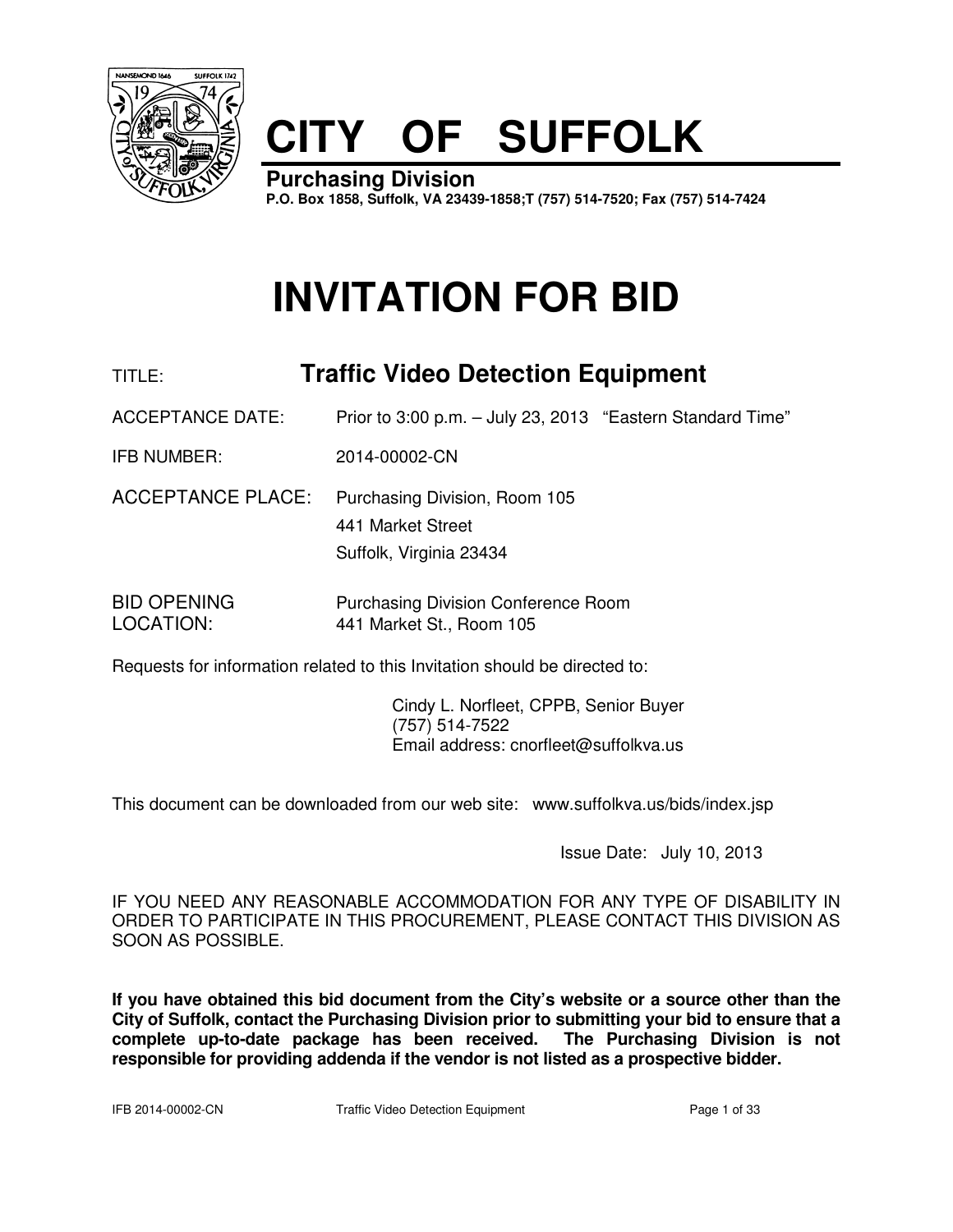# **INVITATION FOR BID**

## **Traffic Video Detection System**

### **SECTION/TITLE**

| 1.0 |  |  |  |
|-----|--|--|--|
| 2.0 |  |  |  |
| 3.0 |  |  |  |
| 4.0 |  |  |  |
| 5.0 |  |  |  |
| 6.0 |  |  |  |
| 7.0 |  |  |  |
| 8.0 |  |  |  |
| 9.0 |  |  |  |
|     |  |  |  |
|     |  |  |  |
|     |  |  |  |

BID PRICING FORM AND OTHER FORMS TO BE EXECUTED BY THE BIDDER

Prepared by Cindy Norfleet, CPPB, Senior Buyer Date: July 10, 2013

IFB 2014-00002-CN Traffic Video Detection Equipment Page 2 of 33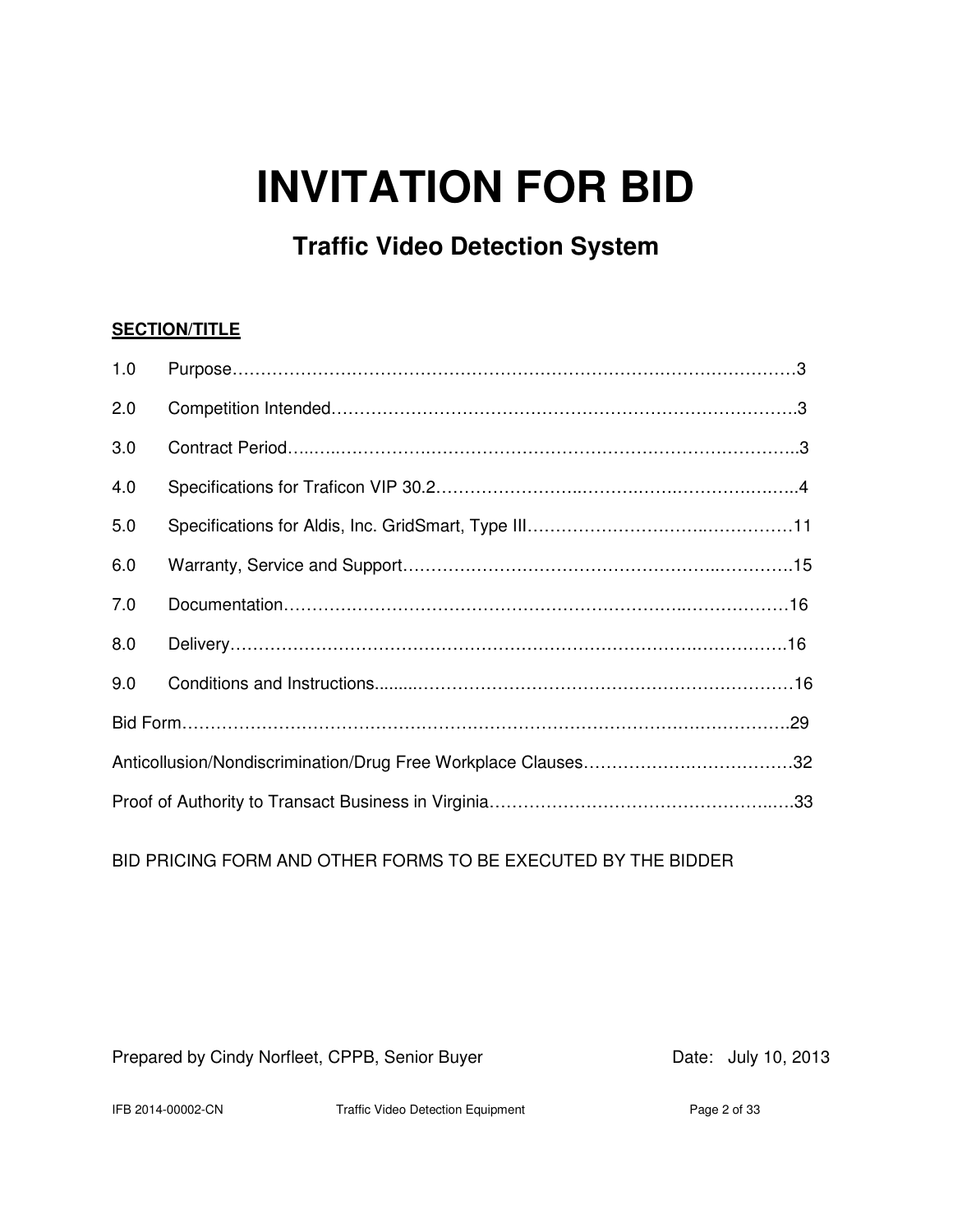#### **1.0 PURPOSE**

 The intent of this Invitation for Bid is to establish an annual contract with one qualified contractor to provide (1) the Traficon VIP 3D.2 Video Image Processor System and (2) Aldis, Inc. GridSmart – Type III System (and components of these systems) to be purchased on an as needed basis for use at selected intersections within the City as required by the Department of Public Works Traffic Engineering Division.

 The purpose of the Video Image Processor to detect the presence of vehicles over optical detection zones which are placed on a standard video image (CCIR or EIA). Using standard image sensor optic and in the absence of occlusion, the system shall be able to detect vehicle presence with 98 percent (98%) accuracy under normal conditions (days and nights), and 96 percent (96%) accuracy under adverse conditions (fog, rain, snow).

The contract is for equipment only; installation will be performed by the City.

#### **In order to match the existing video detection system used throughout the City of Suffolk, the only products accepted for the purpose of this IFB shall be Traficon VIP 3D.2 and Aldis, Inc. SmartGrid Type II, or acceptable upgrade of same.**

Vendors wishing to have other products considered for future contract periods may provide a sample of the video vehicle detection system offered to be tested by the City for the subsequent contract period. After completion of the test, the sample shall be returned to the vendor. City of Suffolk, in its sole discretion, shall determine if a product is equal to that specified, considering quality, economy of operation, and suitability for the purpose intended.

#### **2.0 COMPETITION INTENDED**

It is the City's intent that this Invitation for Bid (IFB) permits competition. It shall be the bidder's responsibility to advise the Purchasing Agent in writing if any language requirement, specification, etc., or any combination thereof, inadvertently restricts or limits the requirements stated in this IFB to a single source. Such notification must be received by the Purchasing Agent not later than five (5) days prior to the date set for bids to close.

#### **3.0 CONTRACT PERIOD**

The contract shall cover the period beginning immediately and continuing through July 31, 2014.

This contract may be renewed based on the terms and conditions at the expiration of its term at the sole discretion of the City. Automatic renewals will occur for up to two (2) additional one-year periods through July 31, 2016.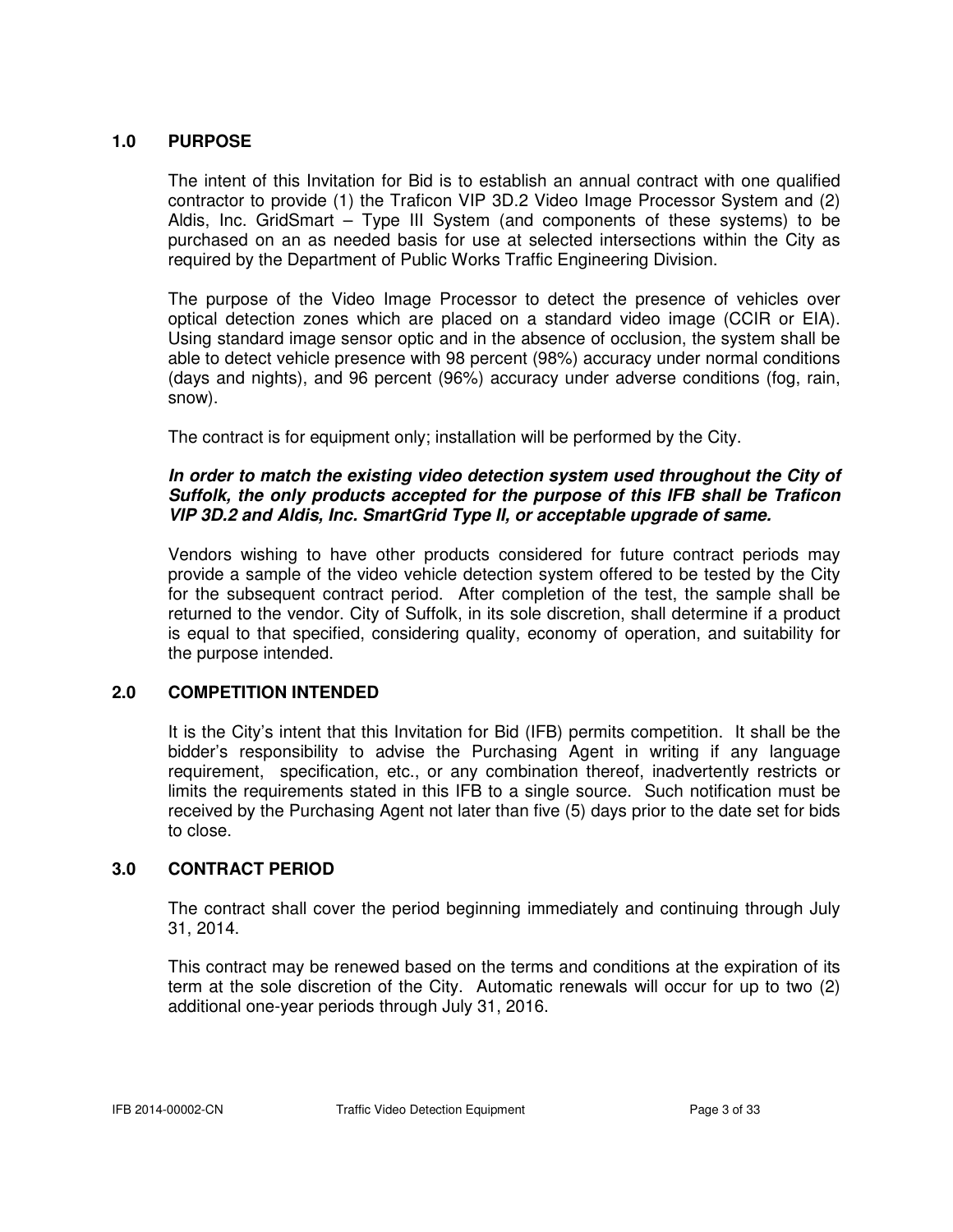Initial rates and subsequent renewal rates must be guaranteed for a minimum of 12 months. Any increase in rates shall be limited to the lesser of the Consumer Price Index for all Urban Consumers (CPI-U) – Other Goods and Services (unadjusted for the current 12 month period) or 3%. The City does not guarantee any rate increase.

### **4.0 SPECIFICATIONS FOR TRAFICON VIP 3D.2**

 The following specifications describe the minimum physical and functional properties the Traficon VIP 3D.2 Video Image Processor required. The system shall be capable of monitoring all licensed vehicles on the roadway.

#### 4.1 Materials

a. The entire video vehicle detection system shall consist of the following:

#### Detection Modul VIP3D.2

- ViewCom/E Max Remote Monitoring and Image Storage Module
- Video Camera(s) with IR Filter, Lens, Enclosure and Sunshield
- Luminaire Arm or Signal Mast Arm Sensor Bracket(s)
- Surge Suppressor
- Programming Devices and/or Software
- Coaxial/Power Cable
- All Other Necessary Equipment for Operation
- Training for Installation, Operation and Maintenance
- b. The following equipment package has been pre-approved by this specification and is included in all applications:
	- Traficon VIP3D.2 Video Image Processor
	- Traficon ViewCom/E Max Remote Monitoring and Image Storage Module
	- Aigis Outdoor Camera Housing HS9384
	- Aigis Camera Housing Sunshield HS9384SS
	- 1/3" Color Sony Super HADII CCD camera
	- Motorized Zoom Lens 6.5mm to 65mm
	- Color 9" Video Monitor
	- Pelco Extended Mast Arm Camera Mount AB-0172-L-L
	- Edco Suppressor CX06-M
	- Coaxial + 5 Conductor Wire RG59U + STR PE/PVC 600V KG-9915P-1,000', 2,500' or 5,000' rolls
	- 10 Position Rack with Regulated Power Supply Wired for ViewCom
	- Panel with EDCO Supressors and Fuse Blocks for six (6) cameras
	- Zoom Lens Controller
	- Programming Keypad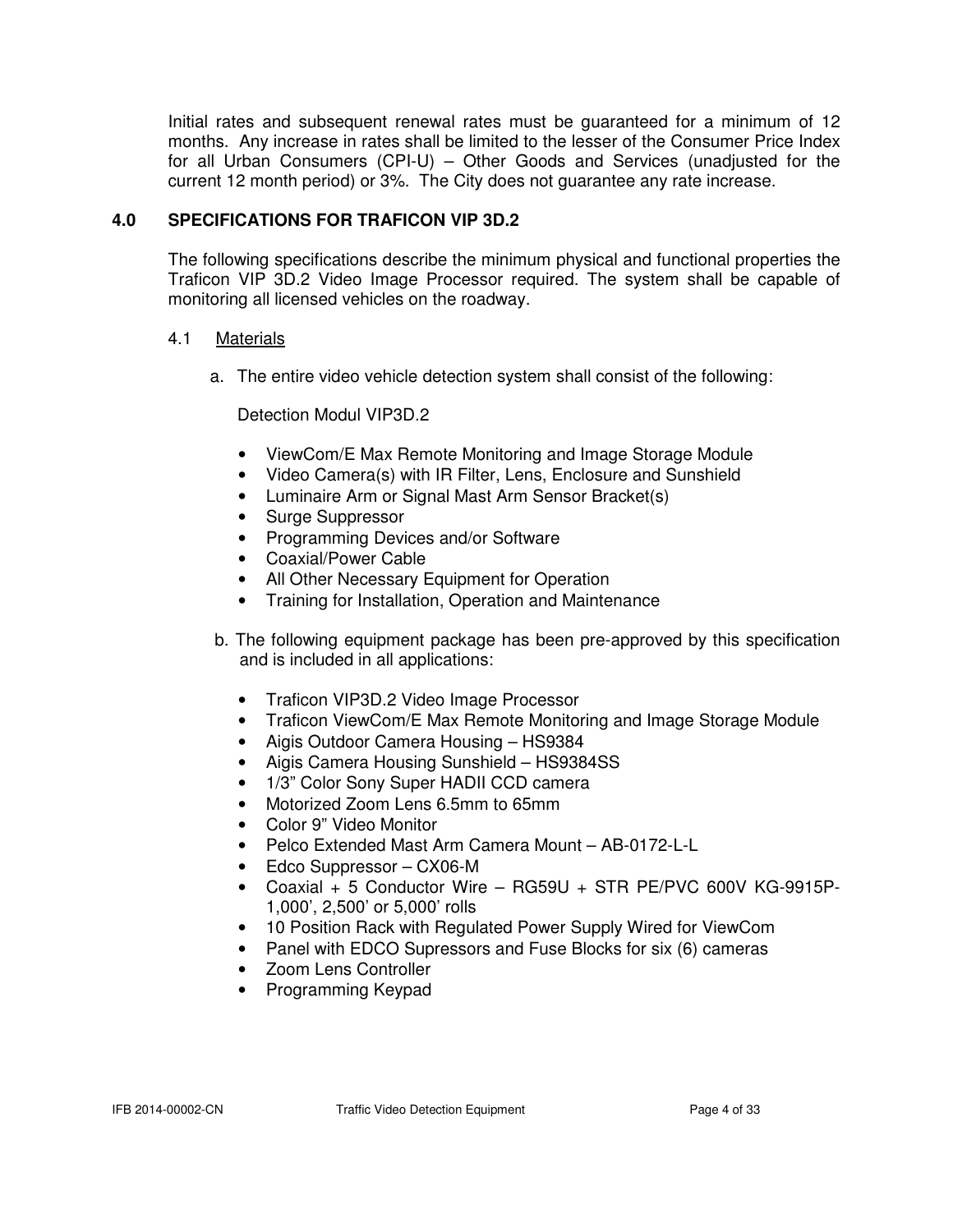#### 4.2 Video Detection System

The Video Image Processor (VIP) shall be modular by design and housed in either a self contained stand-alone unit or fit directly into NEMA TSI & TS2 type racks, as well as type 170/2070 input files. The VIP shall be interchangeable between a shelf or rack mount installation without replacing or modifying existing VIP units.

The system shall control from 1-6 VIP boards allowing for 1-12 image sensors.

 The system shall be designed to operate reliably in the adverse environment of roadside cabinets and shall meet or exceed all NEMA TSI or TS2, as well as Type 170/2070, environmental specifications.

 Ambient operating temperature shall be from -34° to 74° C at 0-95% relative humidity non-condensing.

The system shall be powered by 12-40 VDC and draw less than 2 amperes.

 The system shall utilize cabinet 24 VDC for rack mount installations or external 24 VDC for stand-alone shelf installations.

Surge rating shall be set forth in the NEMA TS1 and TS2 specifications.

 Serial communications shall be through an RS232 serial port. This port can be used for communications into a modem or laptop to upload/download detector configurations, count data and software upgrades. RS485 on the rear edge connector shall facilitate communications to other VIP boards.

 Each VIP board shall have four (4) opto-isolated open collector outputs. Twenty (20) additional outputs shall be available via the expansion port. The VIP/3D shall have twenty (20) presence detection zones and four (4) data detection zones per camera. Data zones shall collect and store vehicle counts, volume, speed, gap time, headway, occupancy and classification. Data shall be time stamped (6713 intervals) and stored onboard (non-volatile memory) in intervals from 1-60 minutes.

 Data alarms are generated for queue, inverse direction, speed drop, no video and errors.

Must be able to provide single or double loop emulation 4.2l

Presence hold time must have parameters that range from 10-600 seconds.

 Each VIP board shall allow for twenty (20) digital inputs via the I/O Expansion port.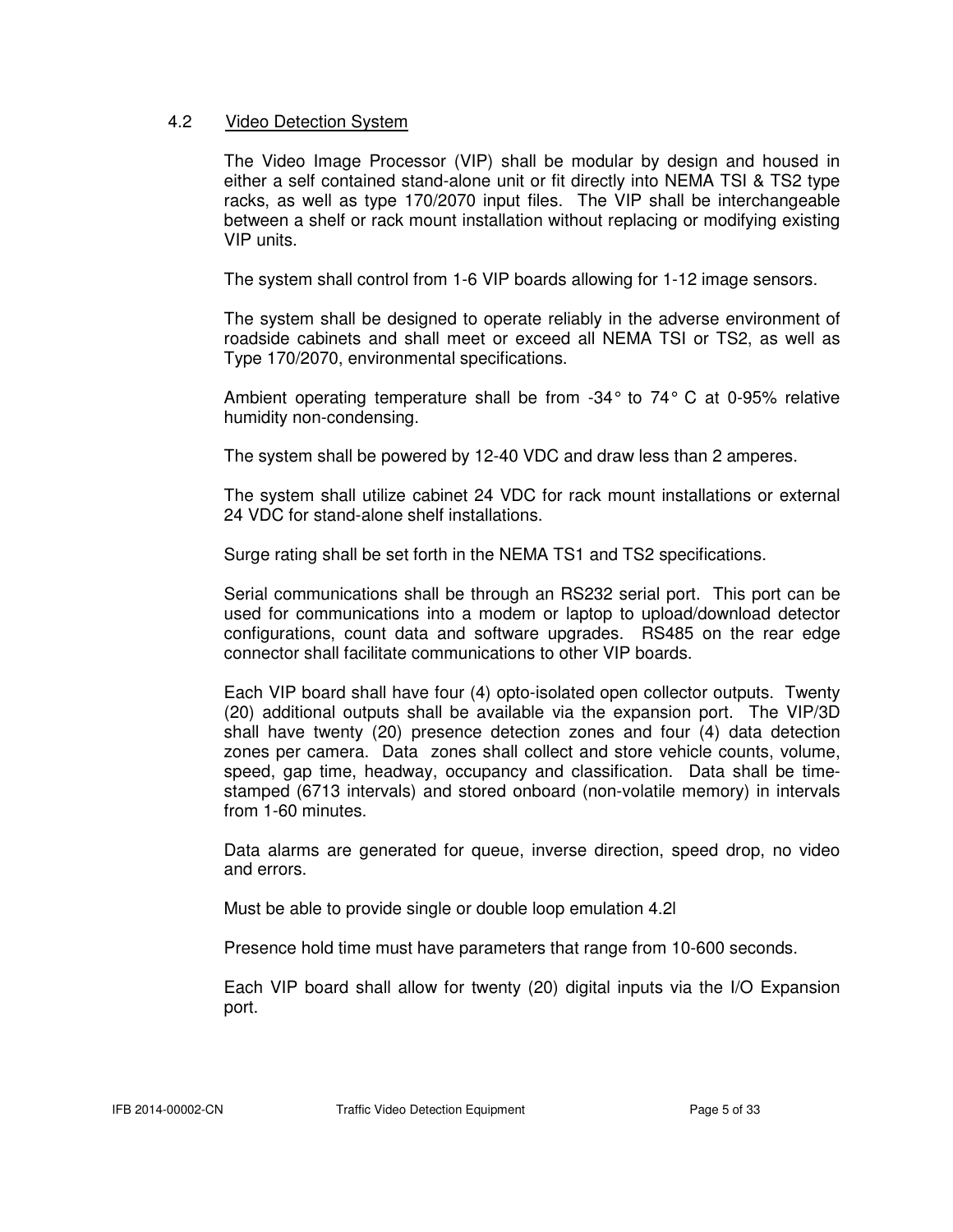Each VIP board shall have error detection. Outputs will be turned "ON" if the video signal is bad or the VIP board is not functioning properly. A user defined quality level will automatically put selected outputs to recall in cases of severe degraded visibility (i.e., fog, blizzard, etc.). Normal detection resumes when visibility improves above the user defined quality level.

 Operator selectable recall shall be available via the VIP front panel. Holding the recall switch on for 5 seconds shall activate this function.

 A video select button on the VIP front panel will switch between camera images of the VIP3D.2.

 The VIP3D.2 board shall have two (2) video inputs (RS-170 NTSC or CCIR composite video) and one (1) video out.

 The VIP board shall have a reset button on the front panel to reset video detectors to "learn" the roadway image. During "re-learn," selectable recall can be enabled or disabled for immediate operation. Learning time of video detectors shall be less than six (6) minutes.

 External surge suppression, independent of the VIP board, shall separate the VIP from the image sensor.

The VIP board shall have separate light emitting diodes (LED's) that indicate:

- Power Red LED to verify power supply
- I/O Comm Red LED to indicate communications to expansion boards
- Video 1 & 2 Red LED to verify the presence of video input 75 Ohm
- TX & RX Red LED to indicate communications to other VIP modules via the RS485
- OUT1-OUT4 Green LED if the corresponding detection group is active

The VIP board shall also have two (2) separate buttons for:

- Video Select-Recall
- Recall Manually places call on detectors
- Reset Manually reset detectors to "learn" new background
- Video Out The VIP board shall also have a video out female RCA style connector
- Service B9 female service port & DB9 I/O Expansion port

The VIP Expansion board shall also have separate LED's that indicate:

- Power **Red LED** to verify power supply
- Comm Red LED to indicate communications to VIP board
- I/O1-I/04 Green LED if the corresponding detection group is active

 The VIP Expansion board shall have eight (8) dip switches that define inputs and outputs used (range: 1-12 or 13-24).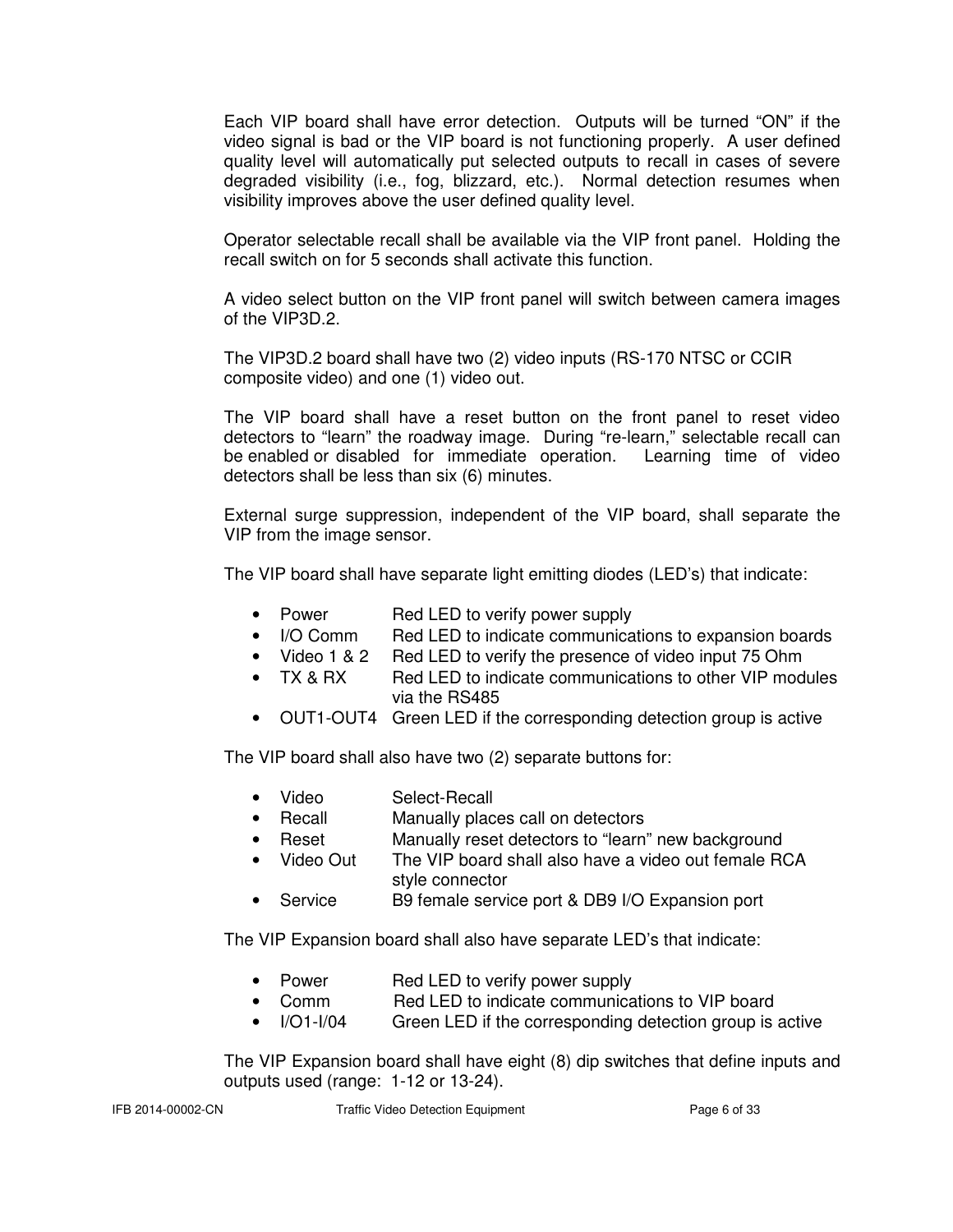#### Event Log Database

 The VIP module shall have an onboard database capable of time stamping and storing 500 events. The Event Log Database can be viewed or downloaded to a selected spreadsheet. Erasure of the Event Log Database shall not alter programmed configurations. As a minimum, the VIP shall log and time stamp the following events:

- Firmware upgrade
- Loss of video signal
- Resumption of video signal
- Configuration change
- Bad video quality
- Loss of power to VIP module
- Resumption of power to VIP module
- Speed alarm
- Inverse direction
- Recall activated

#### 4.3 Video System Communication Module

 The communication board shall be modular by design and housed in either a self-contained stand alone unit or fit directly into NEMA TS1 and TS2 type racks, as well as Type 170/2070 input files.

 The communication board shall control from one (1) to six (6) VIP boards allowing for one (12) to twelve (12) image sensors.

 The system shall be designed to operate reliably in the adverse environment of roadside cabinets & shall meet or exceed all NEMA TS1 andTS2, as well as Type 170/2070 environmental specifications.

 Ambient operating temperature shall be from -34° to +74° C at 0-95% relative humidity non-condensing. The system shall be powered by 12-40 VDC and draw less than 2 amperes.

 Serial and Ethernet (TCP/IP) communications shall be through respectively an RS232 serial port (F DB9 connector) and Ethernet port (RJ-45 connection). These ports can be used for communications to a laptop or modem to upload/download detector configurations, traffic data, technical events, send software upgrades and do remote setup of detectors. RS485 on the rear edge connector shall facilitate communications to VIP boards.

Surge ratings shall be set forth in the NEMA TS1 and TS2 specifications.

#### 4.4 Communication Board

 The communication board shall have separate light emitting diodes (LED's) that indicate:

**Power** Red LED to verify power supply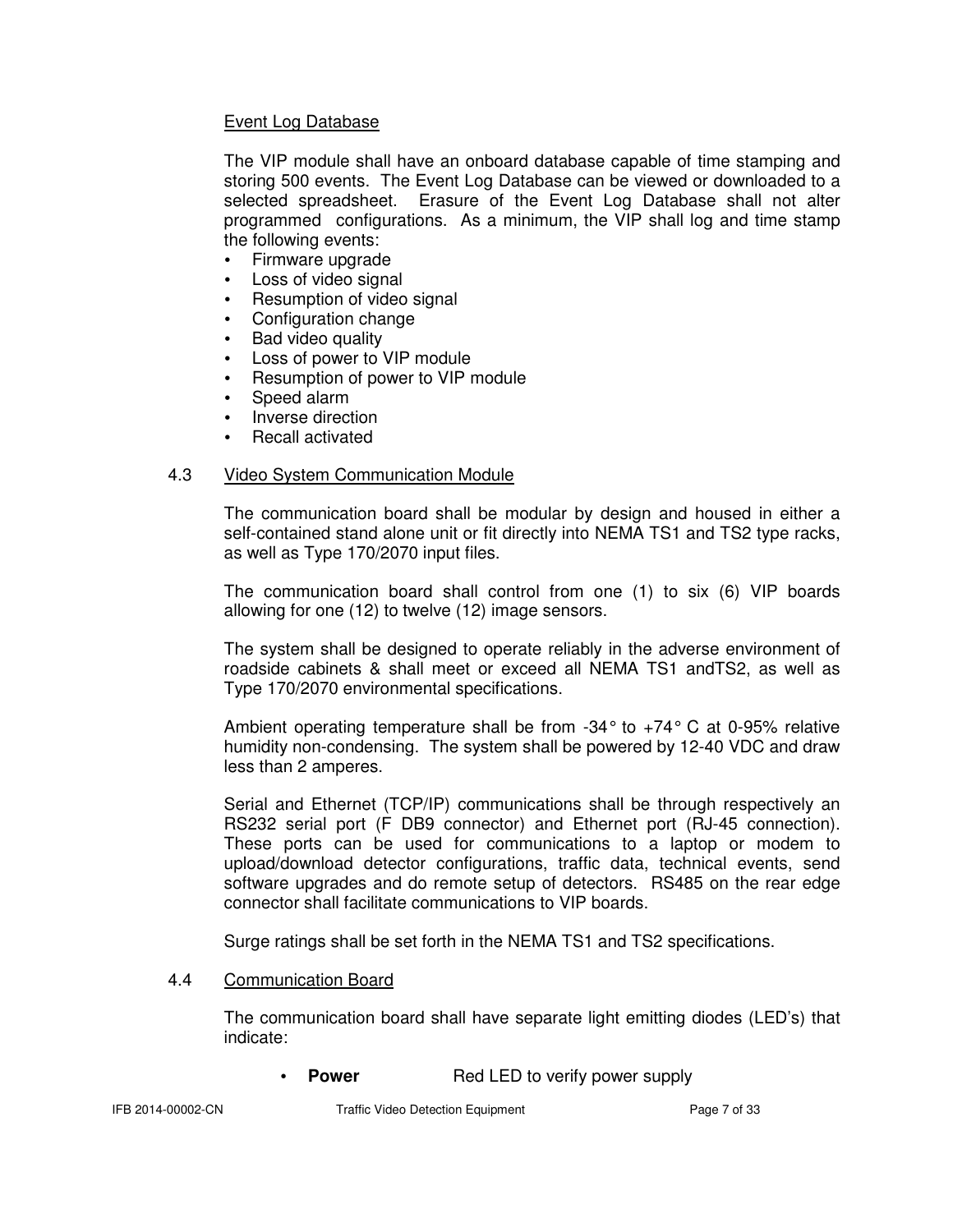- LAN Red LED to indicate data activity over Ethernet communication
- **Video Out** Video out female RCA style connector
- **Reset** Manual reset to re-initialize communications
- **Service** DB9 female service port for setup of communication board and also used for serial/dial up communication

#### 4.5 Functional Capabilities

Real Time Detection

 Each VIP board shall be capable of processing the video signal of one (1) or two (2) cameras. The video signal shall be analyzed in real time (30 times per second for NTSC video format and 25 frames per second for pal video format).

 The system shall be expandable up to twelve (12) cameras that may be connected to different VIP units and programmed independently.

 The system shall be capable of displaying detectors on the video image with associated outputs. Outputs/inputs status will be indicated on the screen.

 Parameters will also include the ability to view raw video without any verbiage and/or detectors for surveillance purposes.

 Each VIP board will detect within the view of the connected camera the presence of vehicles in user defined zones. Detectors available shall be presence, count, delay, extension or pulse mode for either arrival or departure of vehicles. Delay and extension shall be defined between 0.1-99.9 seconds and pulse mode between 0-200msin 33ms increments if NTSC is used. Each VIP board shall also detect and collect within the view of the connected camera traffic data of passing vehicles in user-defined zones.

Collected traffic data by direction shall include:

- Volume (absolute numbers) per length class and per lane
- Average speed (km/h or mph) per length class and per lane
- Average gap time (1/10 sec) per length class and per lane
- Average headway (m or feet) per lane
- Occupancy (%) per lane
- Concentration (vehicles/km or mile) per lane
- Average length (m or fee) per lane
- Confidence level (0-10) per lane The VIP board shall be programmed without the use of a supervisor computer. A standard CCTV monitor and keypad plugged into the VIP serial port will facilitate detector programming.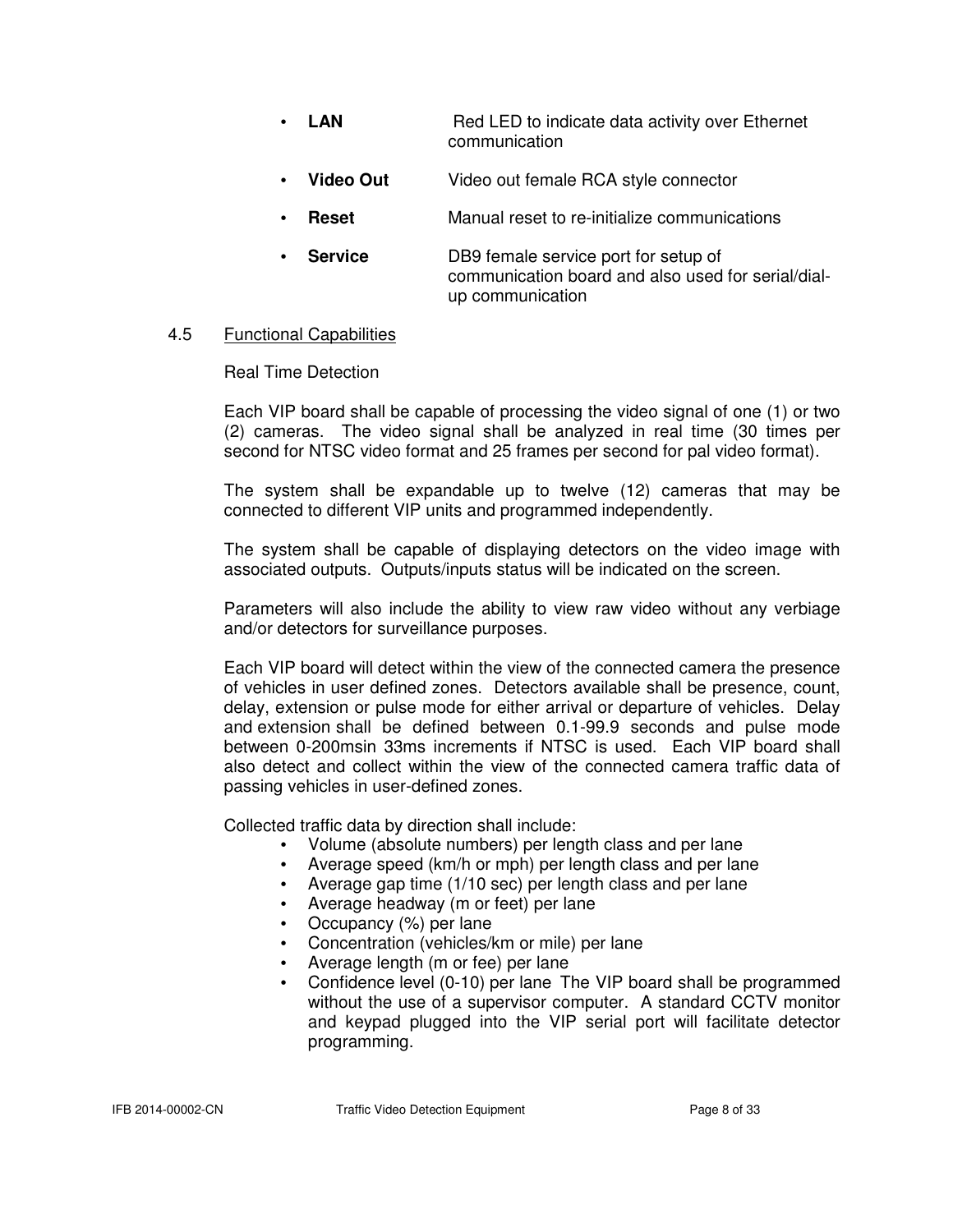The VIP board shall store up to four (4) detector configurations. It shall be possible to switch between detector configurations manually, automatically by time of day or via the serial port, detector configurations can be uploaded to a laptop and stored on disk.

 Detectors may be linked to 24 outputs and 20 inputs using Boolean Logic features: AND, OR, NOT. It will be possible to generate conditional outputs based upon inputs from a controller.

 It shall be possible to make a detector directional sensitive. Options will include an omni-directional detector or a detector that only senses movement: from right to left; left to right; up to down; or down to up as you look at the monitor.

 All detectors and parameters can be changed without interrupting detection. For example: when one detector is modified, all existing detectors continue to operate, including the one that is being modified. When the new position is confirmed, the new detector will enter a learning phase. Once the new detector is in function, it will take over the job of the old one. In this way, the detector is always fully operational with no interruption on any detector, even during modification. Learning phases for new detectors shall not exceed six minutes.

 Four (4) data detection zones per camera on a 2-camera VIP board may be used for collection of vehicle count, speed, classification, occupancy, density, headway, and gap time.

 Eight (8) data detection zones may be used on a single camera VIP board. These detectors will detect and store traffic data at user-defined intervals of 1, 2, 3, 5, 6, 10, 15, 30 and 60 minutes. It shall be possible for each VIP board to store up to 6713 intervals of data in non-volatile memory.

 Associated software may be used with a PC to download data and export to a spreadsheet. Software will also be used to upload and download detector configurations, traffic data, technical events, send software version upgrades and do remote setup of detectors.

 The VIP board shall have an internal clock with a daylight savings time system, which can be enabled or disabled.

 The VIP board shall provide overlaid tool tips for each individual menu and sub menu item.

 The VIP board shall have an optional password implementation. Different user levels shall be available, each having different rights. A minimum of ten (10) users can be defined for each user-level.

 The VIP board shall be able to delay or extend a detector zone output in combination with an input from the controller.

 The VIP board shall detect wrong-way drivers and shall provide an alarm/event via communication board and/or output.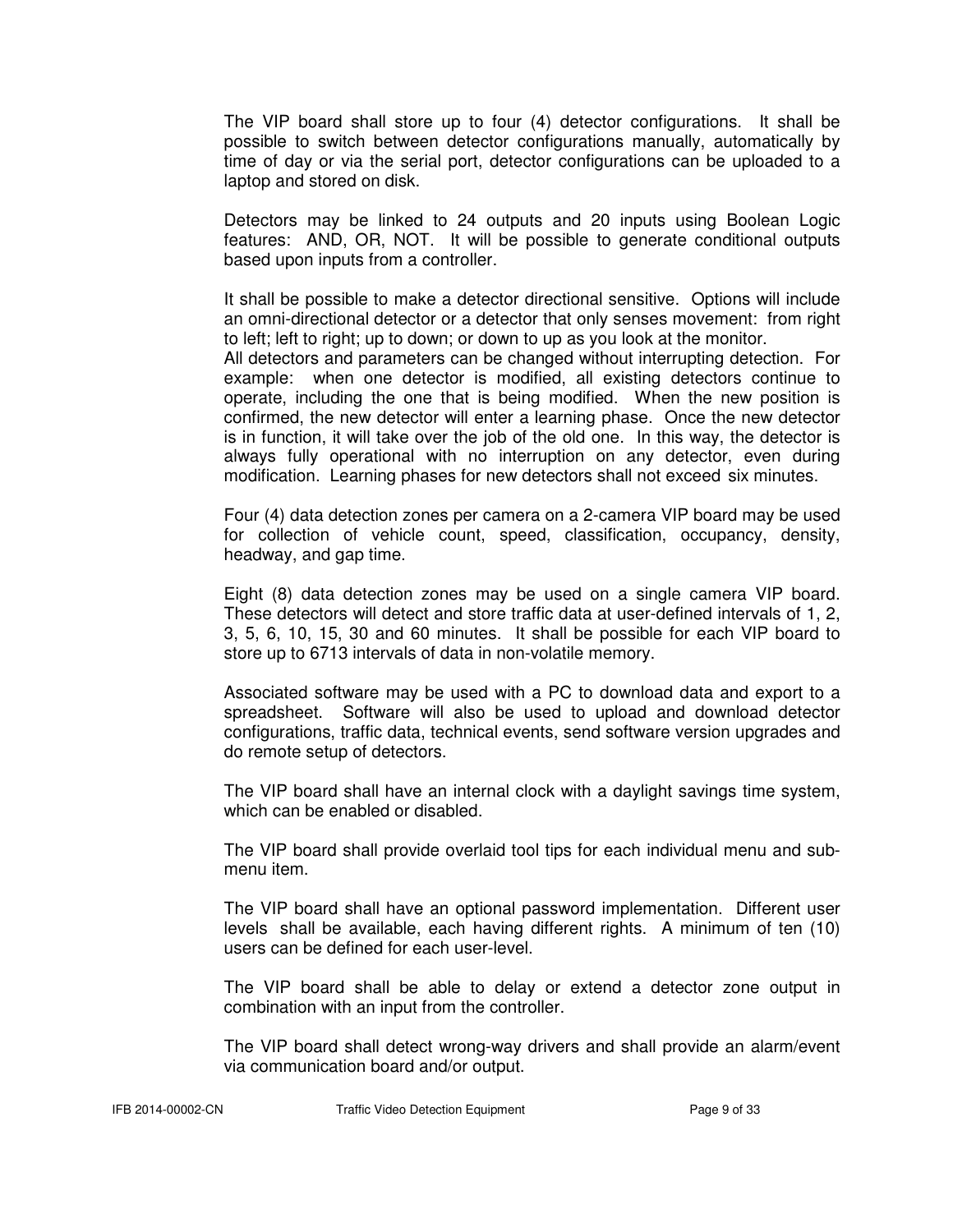The VIP board shall provide an alarm and/or output when the user selected queue detection threshold of occupancy is exceeded for more than a user selected time threshold.

 The VIP board shall distinguish five (5) classes of detected vehicles based upon user selectable vehicle length thresholds.

 The VIP shall be able to emulate loop emulation with user selectable loop dimensions.

#### 4.6 Video System Communication Module

 The Video System Communication board shall control from 1-6 VIP boards, allowing for one (1) to twelve (12) image sensors.

 The Video System Communication board shall provide a serial or Ethernet interface and communication to provide traffic data and allow remote configuration from the Traffic Operations Center.

 The LAN port shall meet IEEE 802.3 with a RJ-45 connector and meet the following specification:

Data rates for Ethernet via LAN port: 10Mbit/s

TCP/IP based protocol

 The serial communications port shall meet EIA-232-E and meet the following specifications:

- Dial-up data rates for RS232 via Serial port: maximum 57600 bps
- Direct data rates for RS232 via Serial port: maximum 115200 bps
- Mode of operation: asynchronous, serial, 8-bit word, 1 stop bit, duplex or half-duplex
- Parity: None
- Handshake: RTS CTS, DCD
- Configuration: DTE

The communication shall support all functions of the video detection system.

 All data transmissions shall be protected by CRC (cyclic redundancy checking) or an equivalent error detection method.

 The communication board shall be programmed without the use of a supervisor computer. A standard CCTV monitor and keypad plugged into the communication serial port will facilitate board programming.

 The communication shall support streaming video over Ethernet and serial communication.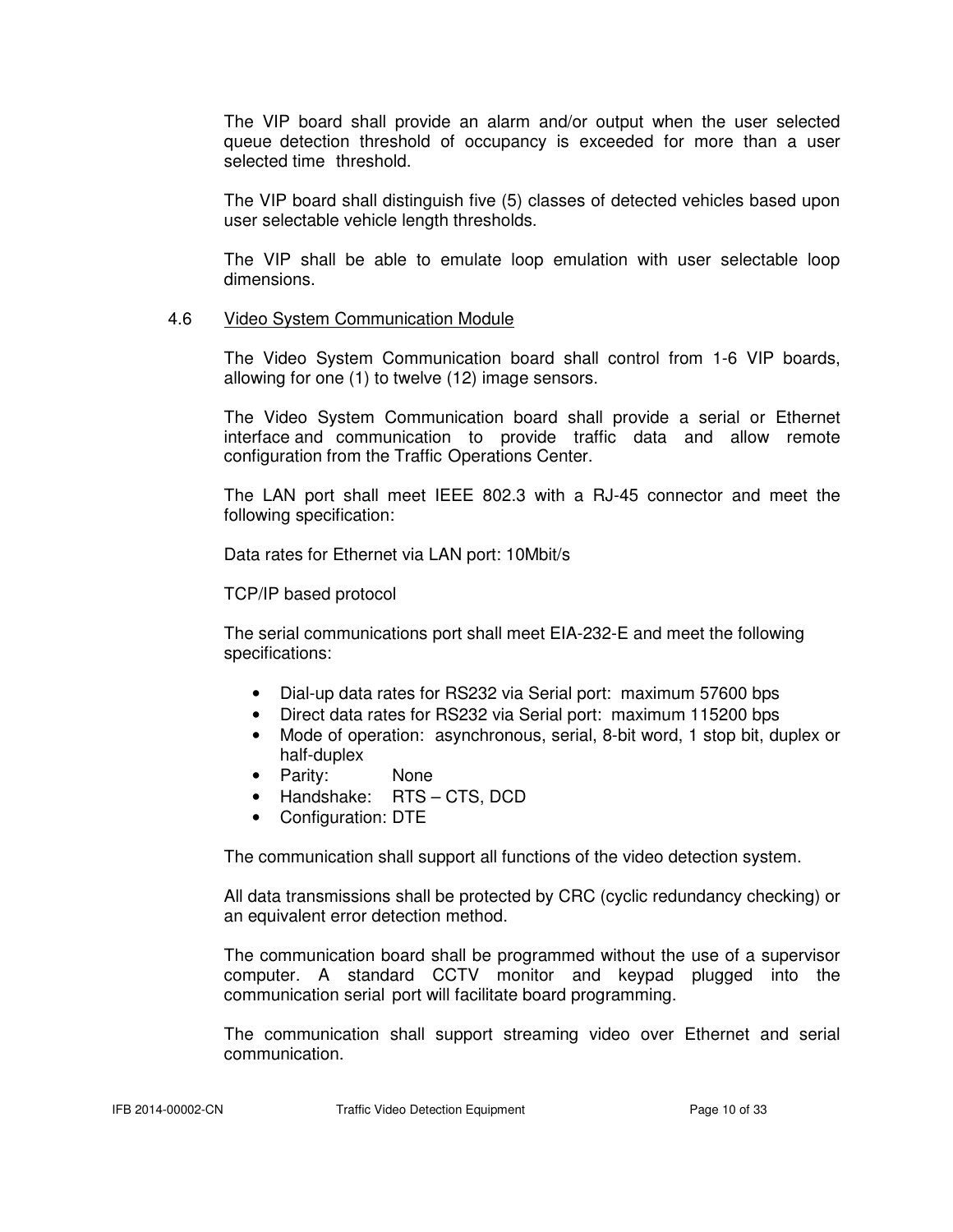Password protected remote setup (configuration upload/download, setup of detectors and detector parameters, setup of communication board parameters, firmware updates for Communication and VIP module) and monitoring of every connected VIP module shall be possible.

Dial-up shall be possible through PSTN modems.

 The communication board shall log data and events provided by the VIP module(s) and transmit data and events to the Host computer.

 RS485 communication to every VIP module shall be established via the Edge connector.

 The communication board shall be able to store on board pre-post video sequences of alarm triggered upon traffic user defined events.

The communication board shall be able to accept PAL or NTSC video format.

 A (via Ethernet) connection with a standard internet browser shall be possible to communicate with the communication board for remote setup, monitoring and real-time data of the VIP modules.

 Password protection shall be provided on the communication board for remote operations.

#### **5.0 SPECIFICATIONS FOR ALDIS, INC. GRIDSMART – TYPE III**

5.1 Description

System hardware shall consist of two components:

- A. One (1) or two (2) 360 degree view camera detection cameras
- B. Stand-alone video detection processing unit for single or dual 360 degree view camera(s) with internal data collection module. The real-time performance shall be observed by viewing the video output from the sensor with overlaid detection zones that indicate the current detection state (on/off). The sensor shall store cumulative traffic statistics internally in non-volatile memory for later retrieval and analysis.

 The video detection camera(s) shall communicate to a stand-alone video detection unit via a burial grade Cat5e cable via a software application using the industry standard TCP/IP network protocol. The video detection camera shall be powered through industry standard Power over Ethernet (PoE). The video detection unit shall be capable to be programmed with a static IP address and have two built-in, Ethernet ports and shall be addressable with no plug in devices or converters required. The stand alone video detection unit shall provide standard MPEG-4, motion J-PEG or H.264 streaming digital video. Achievable frame rates shall provide a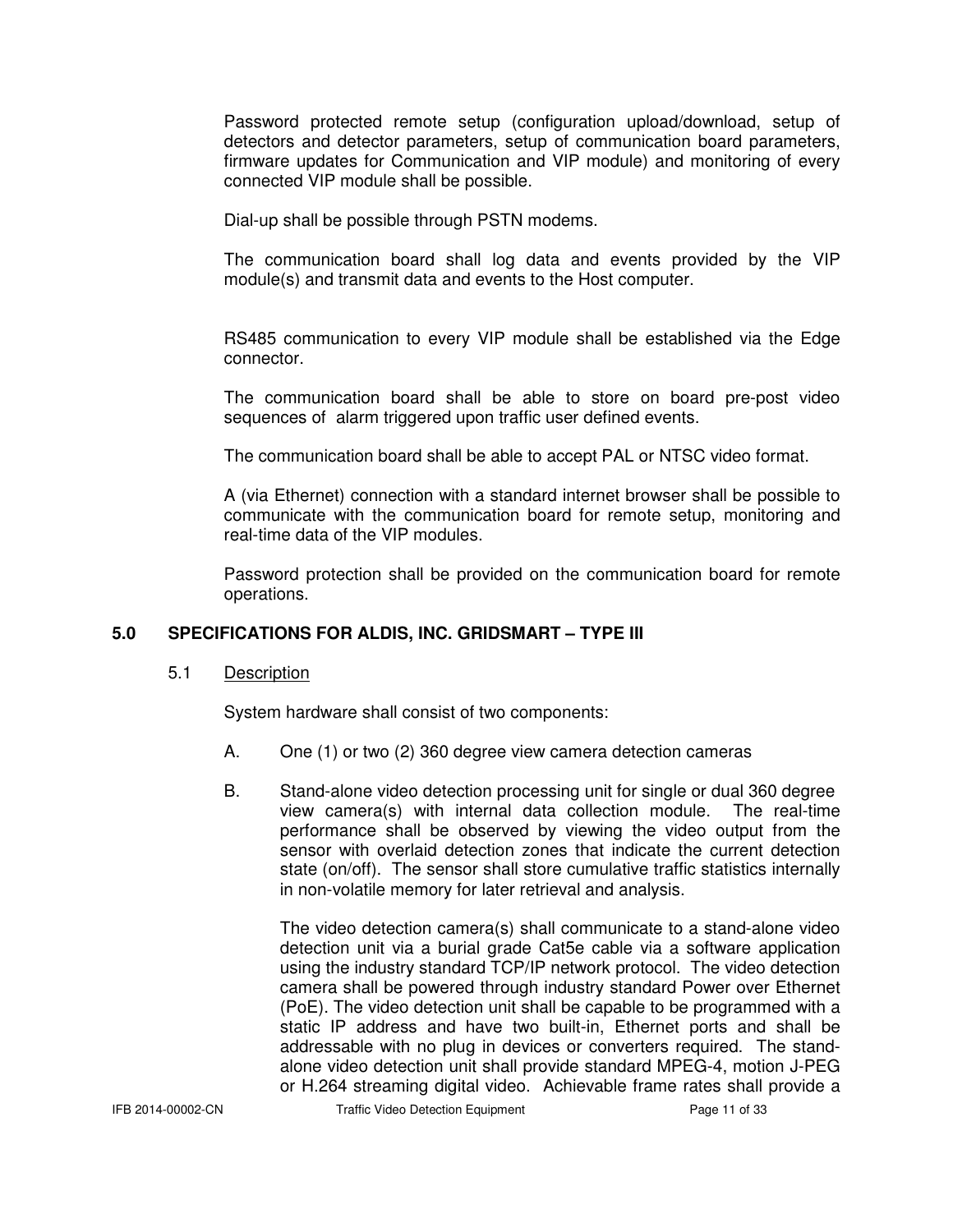minimum of 5 frames per second or higher as a function of video quality and available bandwidth.

 The stand-alone video detection unit shall communicate directly with video detection cameras providing up to thirty-two (32) inputs and sixty four (64) outputs. The stand-alone video detection unit shall be equipped with two serial connections to allow for input/output to a NEMA TS-1 and a SDLC port to allow connection to a NEMA TS-2 cabinet. A TS-1 cabinet harness shall be available and shall include a input and output cable for installation in TS-1, cabinets. The stand-alone video detection unit shall accept connection to the video detection cameras and also be equipped with two USB ports to allow for stored data and program retrieval or USB mouse connection. The unit shall be equipped with two fully functional Ethernet ports one labeled "Network" and the other "Local".

 The stand-alone video detection unit shall also be equipped with a VGA port for local viewing or programming in conjunction with a USB mouse. The stand-alone video detection unit shall be fully programmable by connection to a standard laptop computer utilizing software provided with each unit or through a mouse and monitor operation. Video images shall be recorded when the external data collection storage module is connected to the unit via one of the USB ports and shall be limited only by the available memory of the storage module. When the formatted external data collection storage module is connected the video detection unit shall immediately recognize the connection and begin recording the video and upload the configuration and any collected data. The video detection unit shall collect vehicle counts, vehicle classification and vehicle speed and store data on board the video detection unit.

#### 5.2 Functional Requirements

#### A. Video Detection System Software

 The stand-alone video detection unit shall have embedded software to incorporate multiple applications that perform a variety of diagnostic, installation, fault tolerant operations, data communications and storage, digital video streaming, and vehicle detection processing. The detection shall be reliable, consistent, and perform under all weather, lighting, and traffic congestion levels. An embedded web server shall permit standard internet browsers to connect and view video streaming services. The software shall have the ability to mask areas or objects in the field of view that will allow the video detection unit to ignore areas that are not within the travel way or occlude areas within the travel way. This feature will increase available processing power for real time detection and data collection and ensure that vehicles remain detected when occluded by objects within the field of view.

 The software shall provide the following applications that and shall execute under Microsoft Windows 2000, XP or 7. Available applications shall include:

IFB 2014-00002-CN Traffic Video Detection Equipment Page 12 of 33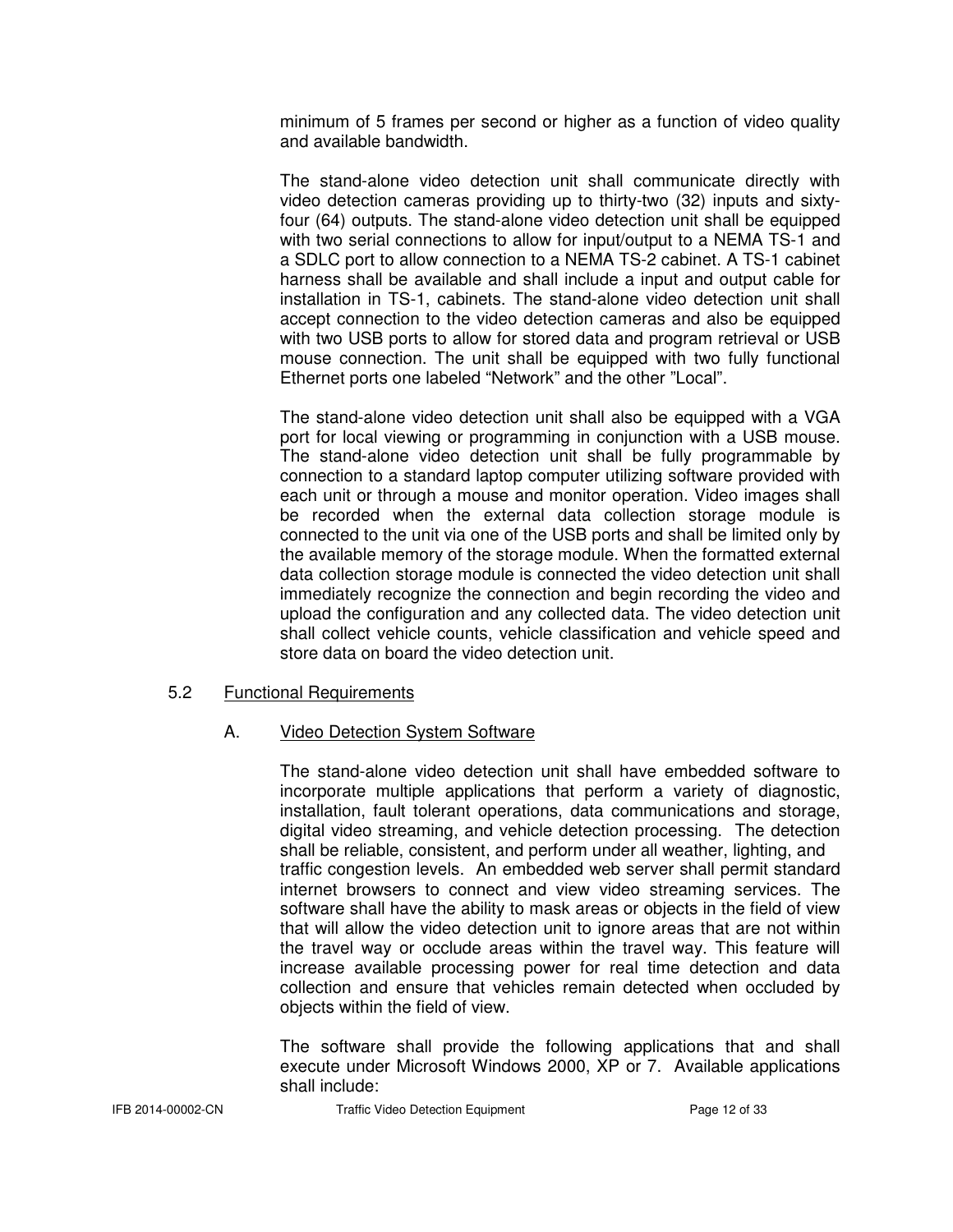- Configuration setup: Create and modify detector configurations to be executed on the stand-alone video detection cabinet interface unit.
- Operation log: Retrieve, display, and save field hardware run-time operation logs of events that have occurred.
- Software install: Reconfigure the stand-alone video detection cabinet interface unit with a newer release of embedded system software.
- Streaming video player: Play and record streaming video with flashing detector overlay.
- Data retrieval: Fetch traffic data and alarms and store on PC or other storage media.
- Provide fault-tolerant, real-time TCP/IP communications to/from all devices and client applications with full logging capability for systems integration.

#### B. Video Detection Camera

 The video detection camera shall produce a useable video image of the bodies of vehicles. The minimum range of scene luminance over which the camera shall produce a useable video image shall be the minimum range from nighttime to daytime, but not less than the range 1.0 lux to 10,000 lux.

 The camera shall use a CMOS sensing element and shall output color video with resolution of not less than 1920 lines horizontal.

 The video detection software shall control the exposure and gain of the camera(s). The wide-angle camera(s) shall not need adjustment to suit the site geometry. The horizontal field of view shall be 360 degrees. A 360 degree camera shall be capable of providing detection coverage of all approaches of an average size intersection. Two wide-angle cameras shall provide detection coverage on large intersections. The camera shall be housed in a weather-tight sealed enclosure.

 The housing on the 360 degree camera shall be field rotatable to allow proper alignment between the camera and the traveled road surface. The camera enclosure shall be equipped with an integrated sunshield. The sunshield shall include a provision for water diversion to prevent water from flowing in the camera's field of view.

IFB 2014-00002-CN Traffic Video Detection Equipment Page 13 of 33 The camera enclosure shall include a thermostatically controlled heater to assure proper operation of the lens shutter at low temperatures and prevent moisture condensation and ice buildup on the optical faceplate of the enclosure. When mounted outdoors in the enclosure, the camera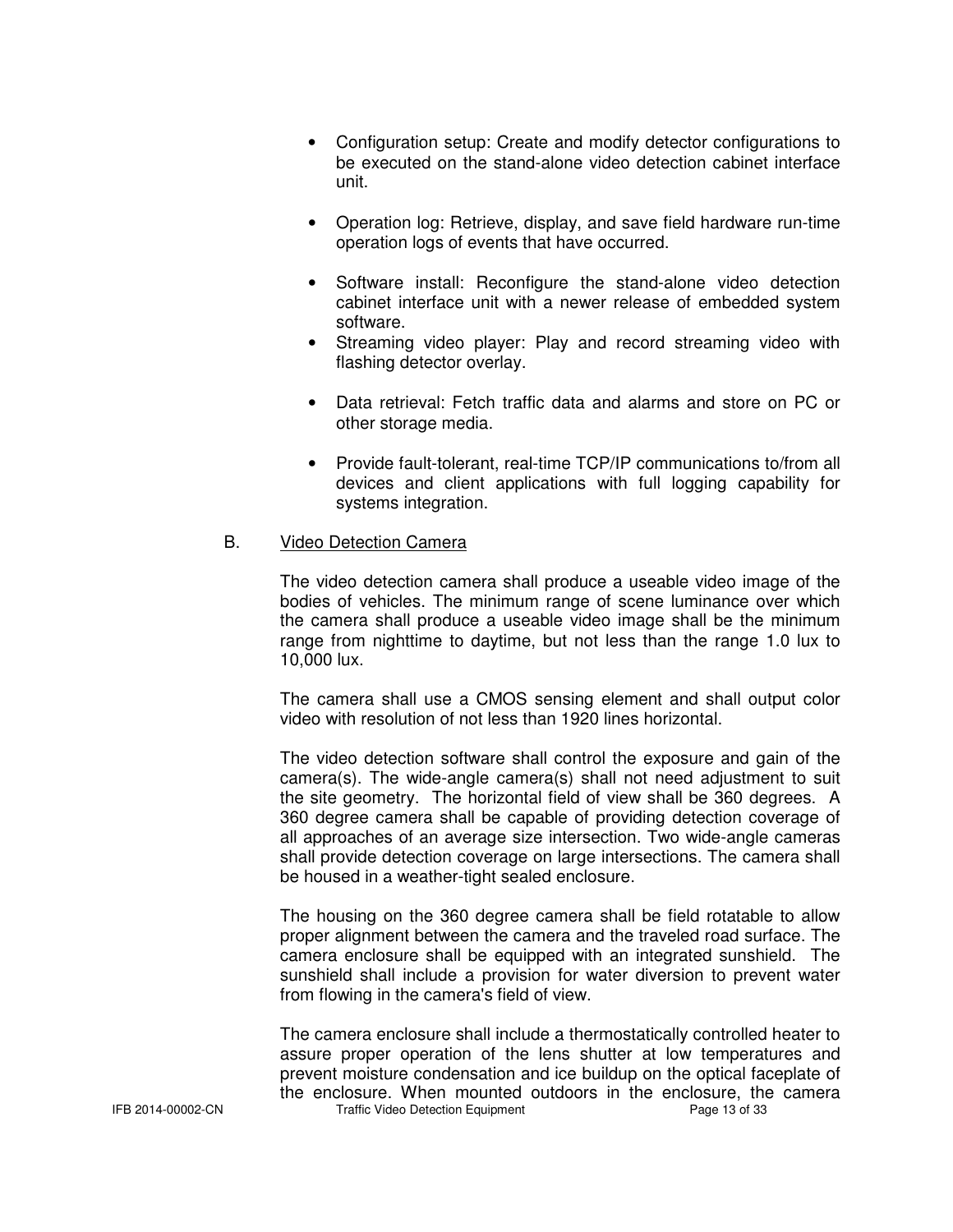shall operate satisfactorily in a temperature range from -35  $\degree$ C to +74  $\degree$ C and a humidity range from 0% RH to 100% RH. The camera shall be powered via Power over Ethernet (PoE) from the stand-alone video detection unit. Power consumption shall be 55 watts or less under normal conditions.

 The camera shall provide reliable detection within the height to distance ratio of 10:100. The camera enclosure shall be equipped with weather tight cable connections. Video and power shall be transmitted via the Cat5e burial grade cable and connected within the same connector to the stand-alone video detection unit.

#### C. Power

 The video detection cameras shall be powered via Power Ethernet (PoE) from the stand-alone video detection unit. Power consumption shall be 55 watts or less under normal conditions.110/220 VAC, 50/60Hz.

#### **D.** Detection Zone Programming

 Placement of detection zones shall be by means of a laptop with a Windows XP or 7 operating system or with a monitor and a mouse. The laptop or monitor shall be able to show the detection zones superimposed on images of traffic scenes.

 The detection zones shall be created by using a laptop or mouse and monitor to draw detection zones. Using the mouse and monitor it shall be possible to place, size, and orient detection zones to provide optimal road coverage for vehicle detection. It shall be possible to download detector configurations from the laptop to the stand-alone video detection unit or to retrieve the configuration that is currently operating the intersection, and to back up detector configurations by saving them to the laptop or other removable storage media.

 It shall be possible to edit previously defined detector configurations to permit adjustment of the detection zone size and placement, to add detectors for additional traffic applications, or to reprogram the video detection unit for different traffic applications or changes in installation site geometry or traffic rerouting. The video detection unit shall store previously loaded configurations on board and shall be able to revert to older programming when the command is sent to the unit.

#### E. Detection

 The video detection system shall reliably detect vehicle passage and presence in the camera field of view when the video detection camera(s) is mounted 30 feet or higher above the roadway and as close to the center of the intersection as possible or when the camera is adjacent (within 15 feet) to the edge of the nearest vehicle travel lane. If there are obstructions within the field of view the stand alone video detection unit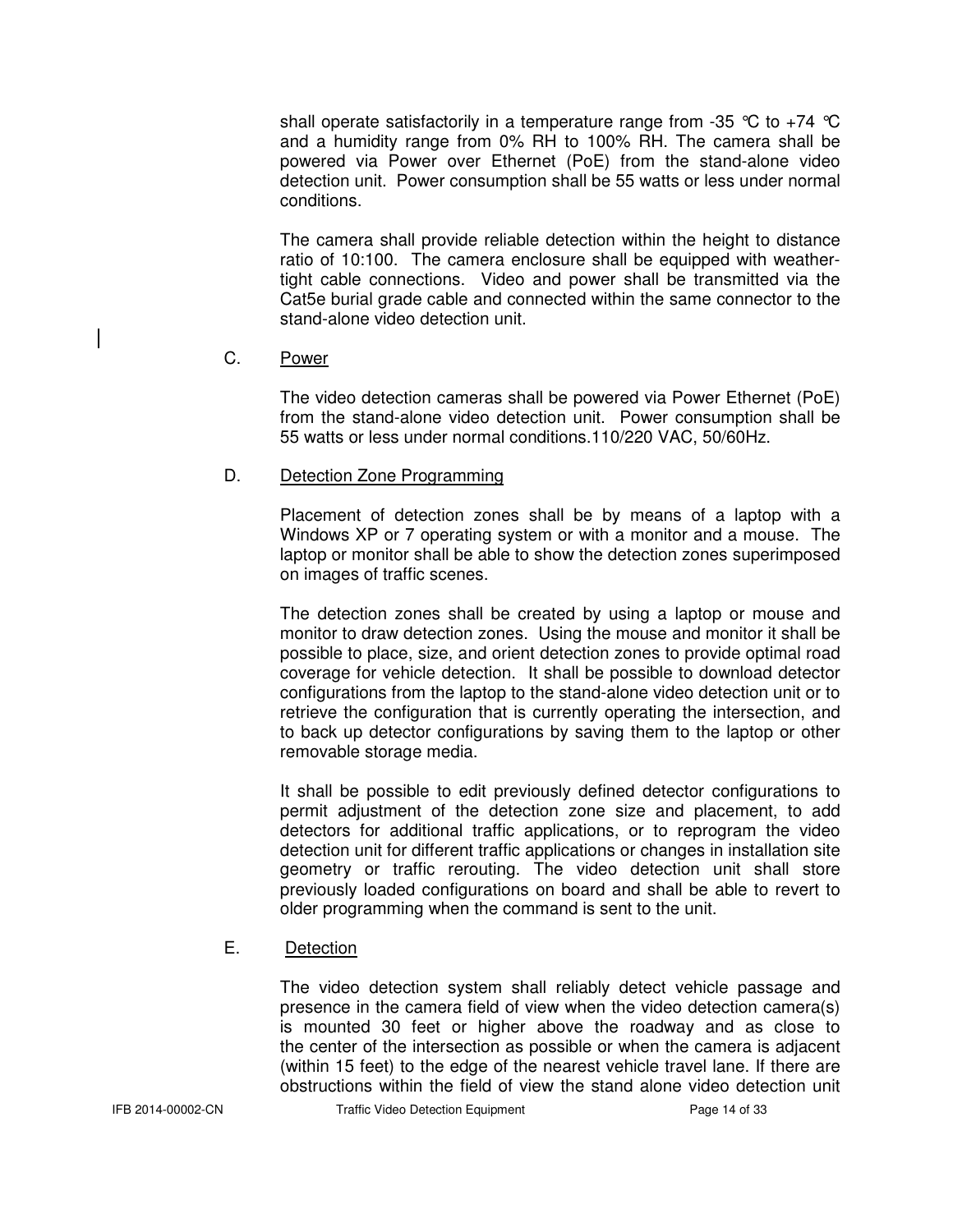shall be equipped with a software function that allows for an object mask to be drawn so vehicles calls are not placed by the obstruction and vehicles are still detected.

 The preferred video detection camera orientation shall be to view approaching traffic since there are more high contrast features on vehicles as viewed from the front rather than the rear. The video detection camera placed at a mounting height that minimizes vehicle image occlusion shall be able to detect at least five (5) traffic lanes on each approach. Mounting heights as low as 24 feet shall be possible and provide reliable vehicle detection, vehicle passage and presence within the camera field of view for average size intersections provided the camera(s) have a reliable head-on view of all approaches. Data collection shall also be accurate and reliable when mounted in this configuration.

#### F. Data Collection

 A properly installed system shall accurately count vehicles with at least 95% accuracy under normal operating conditions (day and night). The system shall collect data per direction, per detection zone or phase number.

 A properly installed system shall accurately measure average speed of multiple vehicles with at least 95% accuracy under all operating conditions for approaching and receding traffic.

 A properly installed system shall accurately classify vehicles. Vehicle collection shall be accurate and programmable by the user to bin data into three different data categories.

 All collected data shall be able to be collected remotely or on site via USB or other storage media. All collected data shall be output to a csv file for user manipulation.

 Video recording shall be accomplished with the connection of a portable external USB hard drive connection to either of the USB ports on the video detection unit. The video shall be recorded only when the external hard drive is connected. The amount of video recorded shall be limited only to the size of the storage device. The laptop software shall provide the interface to playback the video to analyze operations or to collect turning movement information.

#### **6.0 WARRANTY, SERVICE AND SUPPORT**

For a minimum of three (3) years, the supplier shall warrant the video detection system. Ongoing software support by the supplier shall include software updates of the video detection unit and video detection camera. These updates shall be provided free of charge during the warranty period. The supplier shall maintain a program for technical support and software updates following expiration of the warranty period.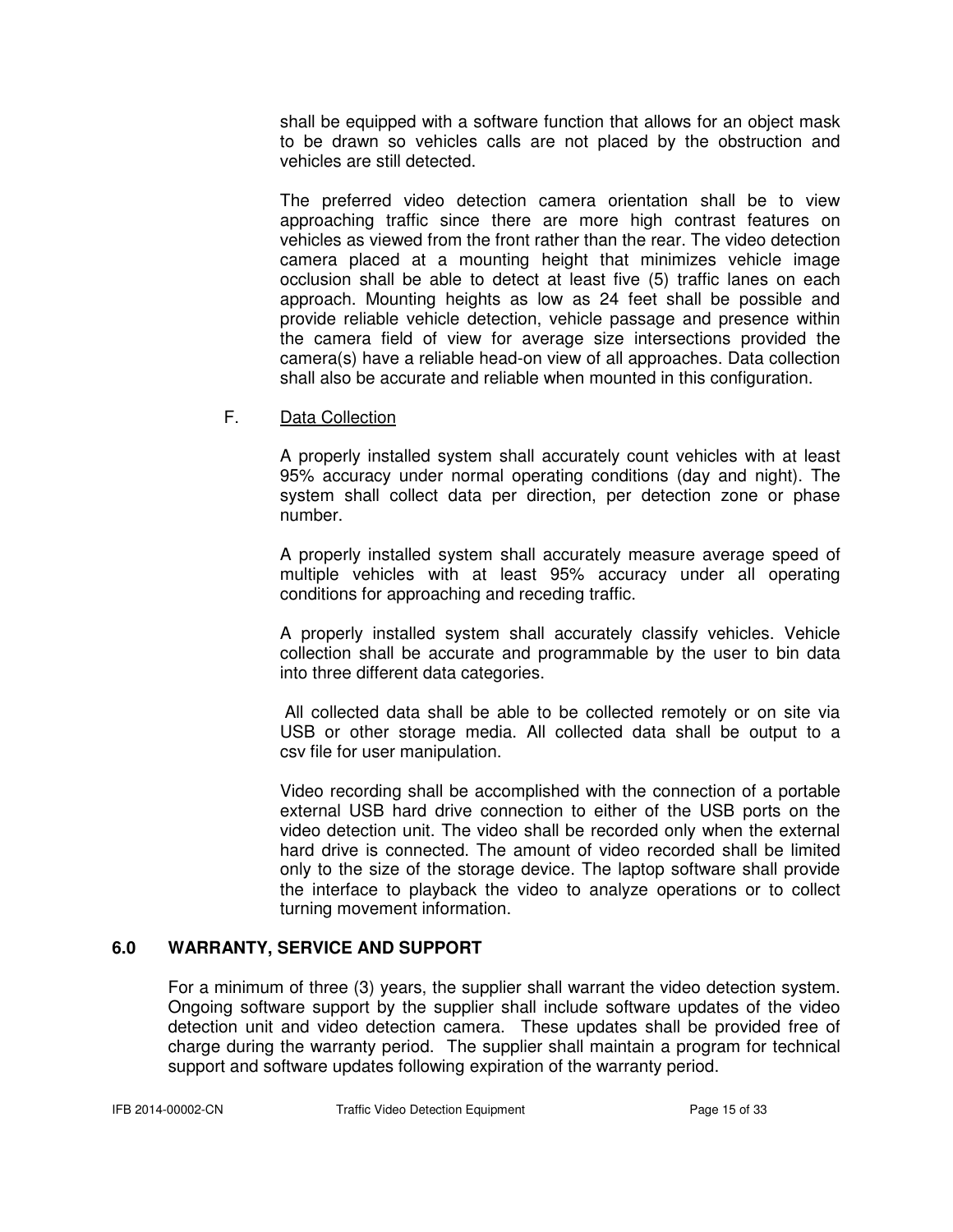#### **7.0 DOCUMENTATION**

One wiring diagram of the system and installation manual shall be provided with each video traffic detection system.

#### **8.0 DELIVERY**

Delivery of equipment shall be made to the following location:

 City of Suffolk Public Works Traffic Engineering Division 866 Carolina Road Suffolk, Virginia 23434

#### **9.0 CONDITIONS AND INSTRUCTIONS**

- 1. **Use of Form**: All bids shall be submitted on and in accordance with this form. If more space is required to furnish a description of the goods and/or services bid, or delivery terms, the bidder may attach a letter hereto that will be made a part of the bid. In case of conflict, the bid may be considered non-responsive. The City's published specifications shall supersede any additional writings submitted with the bid. Such writings shall be clearly marked and noted as an exception.
- 2. **Submittals**: All bids shall be submitted sealed, plainly marked showing the bid number, date and time. The entire solicitation document is to be returned when submitting a bid unless otherwise directed by the bid document. Failure to return all pages may result in a determination that the submittal is non-responsive.
- 3. **Late Bids**: Bids and amendments thereto, if received by Purchasing after the date and time specified for bid opening, will not be considered. It will be the responsibility of the bidder to see that their bid is received by Purchasing as specified. There will be no exceptions. Date of postmark will not be considered. Telephone, facsimile, electronic and verbal bids will not be accepted. Prices or changes shown on the outside of an envelope will not be considered in determination of low bid.
- 4. **City Hall Closure**: If City Hall is closed for business at the time scheduled for the bid opening, for whatever reasons, sealed bids will be accepted and opened on the next business day of the City, at the original scheduled hour.
- 5. **Acceptance of Bid**: Receipt of the bid by the City is not to be construed as an award or an order to ship.
- 6. **Offer/Acceptance**: Each bid is received with the understanding that the acceptance in writing by the City of the bidder to furnish any or all of the goods and/or services described therein, shall constitute a contract between the bidder and the City, which shall bind the bidder to furnish and deliver the goods and/or services quoted at the prices stated and in accordance with the conditions of the accepted bid; and the City on its part to order from such bidder, except for causes beyond reasonable control; and pay for, at the agreed prices, all goods and/or services specified and delivered.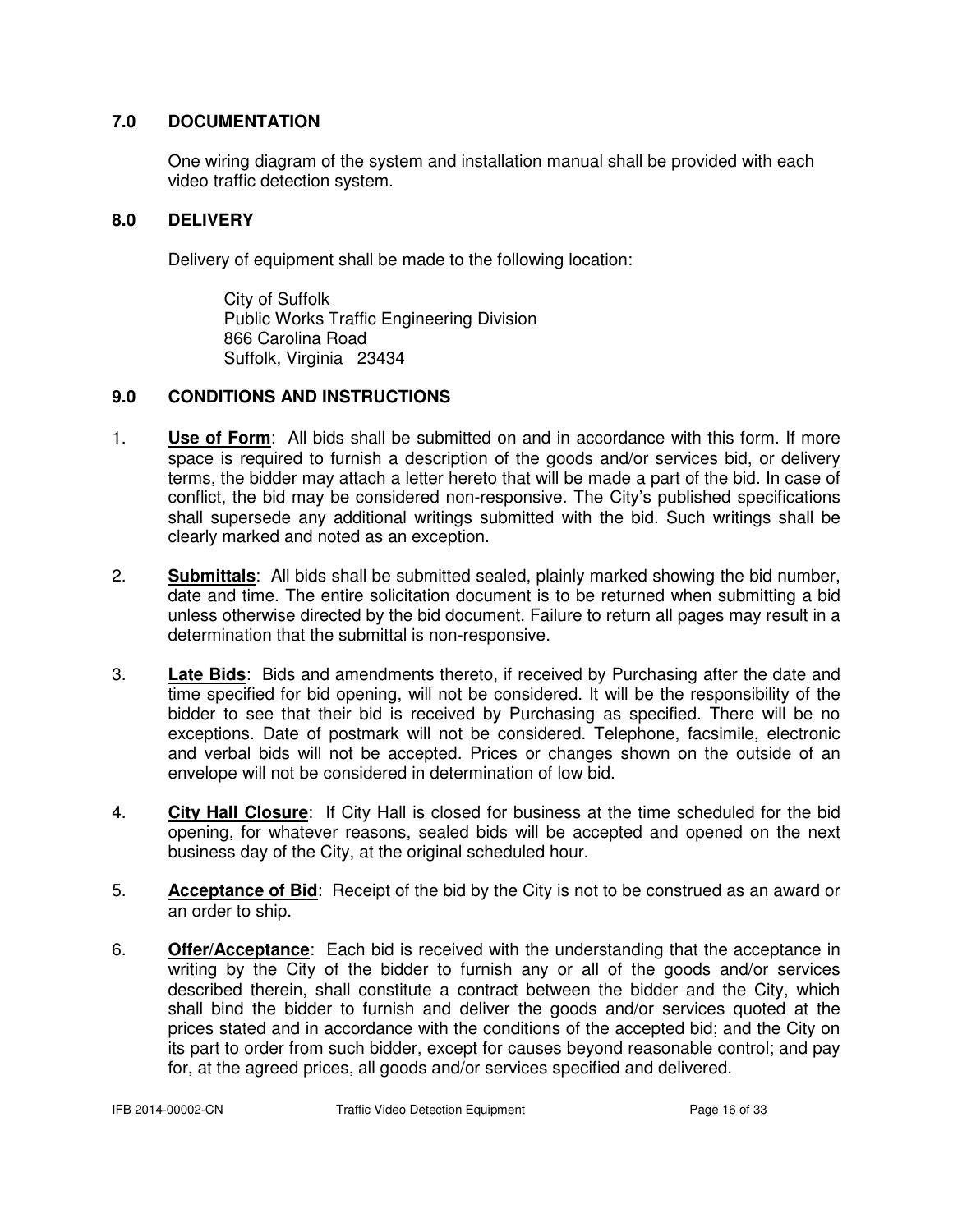7. **Withdrawal of Bids**: Bidder has the right to request withdrawal of their bids from consideration due to error by giving notice not later than two business days after the bids are publicly opened. Work papers showing evidence of error(s) may be required.

 Bids may be withdrawn any time prior to the bid opening. Withdrawal of bids may be accomplished by submitting such request in writing on the issuing company's letterhead either in person or by certified mail.

- 8. **Addenda**: If issued, addenda to this solicitation will be posted on the Purchasing website (http://www.suffolkva.us/bids/index.jsp). It is the bidder's responsibility to check the website or contact Purchasing prior to the submittal deadline to ensure that the bidder has a complete, up-to-date package. Acknowledgement of all issued Addenda shall be indicated on the bid form in the appropriate spaces.
- 9. **Governing Document**: The solicitation document maintained by Purchasing, in the bid file, shall be considered the official copy. In the case of any inconsistency between bid documents submitted to the City, but not clearly listed as an exception, the language of the official copy shall prevail. Furthermore, any exception or change to the specifications made by the bidder may be cause to disqualify your bid.
- 10. **Award**: Award will be made by category to the lowest responsive and responsible bidder. The quality of the goods and/or services to be supplied, their conformity with the specifications, their suitability to the requirements, the delivery, qualifications and references will be taken into consideration in making the award. The City reserves the right to refuse all bids. Determination of low bid shall be determined by the audited figure shown on the pricing page titled 'Total – Category I or Category II.' In case of error in the extension of prices, the unit price shall govern.
- 11. **Negotiation**: Unless canceled or rejected, a responsive bid from the lowest responsible bidder shall be accepted as submitted; except that if the bid from the lowest responsible bidder exceeds available funds, the City may negotiate with the apparent low bidder to obtain a contract price within the available funds.
- 12. **Announcements**: Upon the award or the announcement of the decision to award a contract, the City will publicly post such notice on the bulletin board located outside of the Purchasing Division and on the City's web site: (http://www.suffolkva.us/bids/bid\_search\_awarded.jsp)
- 13. **City's Rights**: The City reserves the right to reject any and all bids, and to waive any informality if it is determined to be in the best interest of the City.
- 14. **Cooperative Agreements**: If authorized by the bidder(s), the resultant contract(s) may be extended to any jurisdiction within the Commonwealth of Virginia to purchase at the contract prices in accordance with the contract terms. Any jurisdiction using such contracts shall place its own order(s) directly with the successful contractor(s). The City of Suffolk acts only as the contracting agent and is not responsible for placement of orders, payment, or discrepancies of the participating jurisdictions. It is the contractor's responsibility to notify the jurisdictions of the availability of contract(s).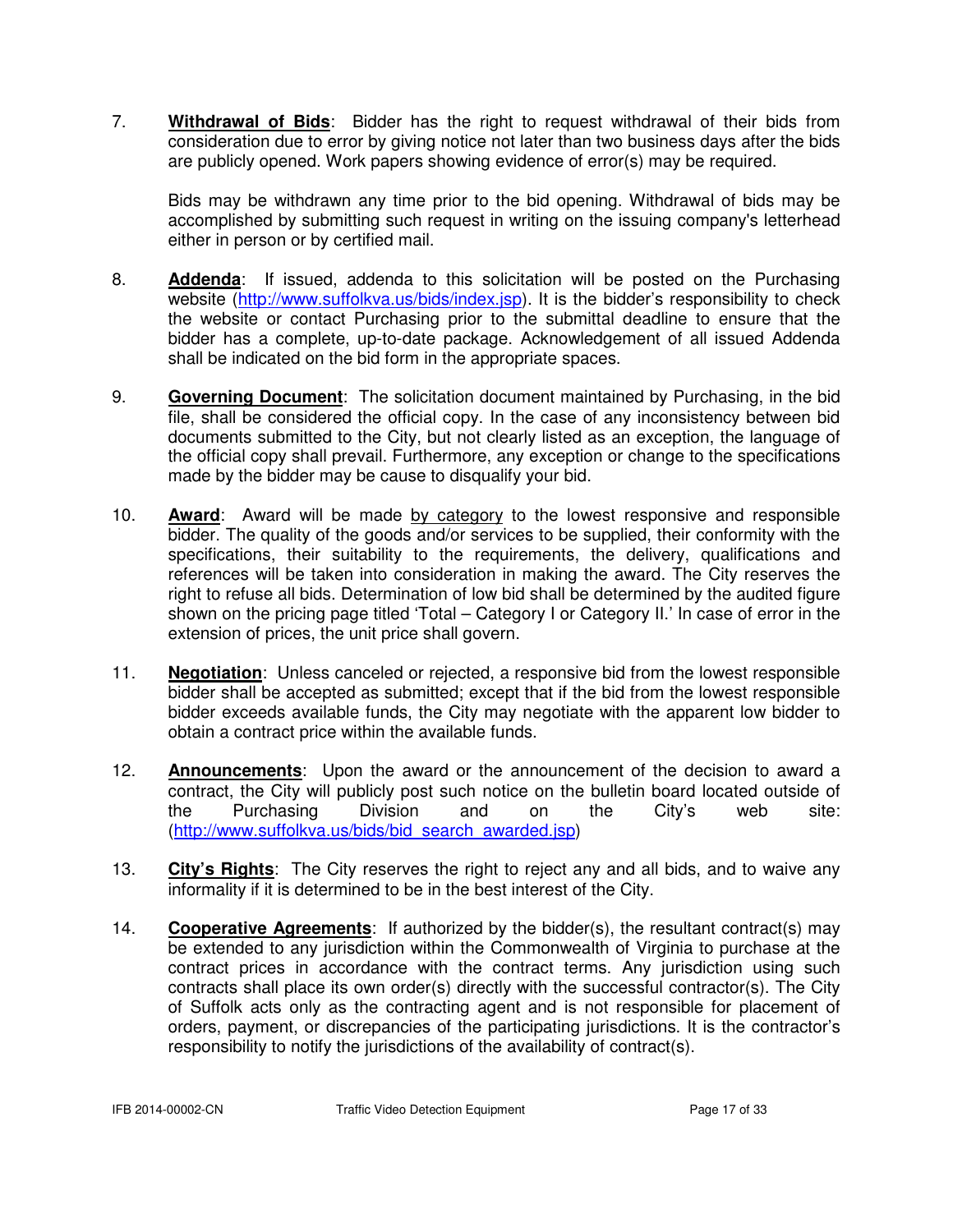- 15. **Prices**: Prices shall be stated in units of quantity specified. No additional charges shall be passed on to the City, including any applicable taxes, delivery, or surcharges. Prices quoted shall be the final cost to the City. In case of error in the extension of prices, the unit price shall govern.
- 16. **Corrections**: All prices and notations should be in ink or typewritten. Mistakes may be crossed out and corrections made in ink and must be initialed and dated by the person signing the bid.
- 17. **Delivery**: The time of delivery must be stated in definite terms. If time of delivery for different goods and/or services varies, the bidder shall so state.
- 18. **Samples**: Samples, when requested, must be furnished free of expense, and upon request, if not destroyed, will be returned at the bidder's risk and expense.
- 19. **Brand Names**: The use of the name of a manufacturer, brand, make or catalog designation in specifying an item shall restrict bidders to the manufacturer, brand, make or catalog designation identified, unless qualified by the provision "or approved equal". If qualified by the provision "or equal" the Brand Names are used simply to indicate the character, quality and/or performance equivalence of the goods and/or services desired. The goods and/or services on which bids are submitted must be of such character, quality and/or performance equivalence that it will serve as that specified. In submitting bids on goods and/or services other than as specified, bidder shall furnish complete data and identification with respect to the alternate goods and/or services that they propose to furnish. It shall be in the City's sole judgment if a substitute product offered is an approved equal and acceptable.
- 20. **Standard equipment**: Any equipment delivered must be standard, new and unused equipment, latest model, except as otherwise specifically stated in the bid. Where any part or the normal accessories of equipment is not described, it shall be understood that all the equipment and accessories that are usually provided in the manufacturer's stock model shall be furnished.
- 21. **Silence of Specifications**: The apparent silence of these specifications and any supplemental specifications as to any detail or the omission from the specifications of a detailed description concerning any point shall be regarded as meaning that only the best commercial practices are to prevail and correct type, size and design are to be used. All interpretations of these specifications shall be made on the basis of this statement.
- 22. **Capacity of bidder**: All bids must be signed by a responsible officer or employee having the authority to bind the firm in contract. The bidder agrees that its contract performance shall be in strict conformance with the contract documents.
- 23. **Rights to Damages**: By signing this bid, the bidder assigns to the City any and all rights that it may have under the antitrust laws of the United States and the Commonwealth of Virginia in any way arising from or pertaining to this bid. This provision is remedial in nature and is to be liberally construed by any court in favor of the City.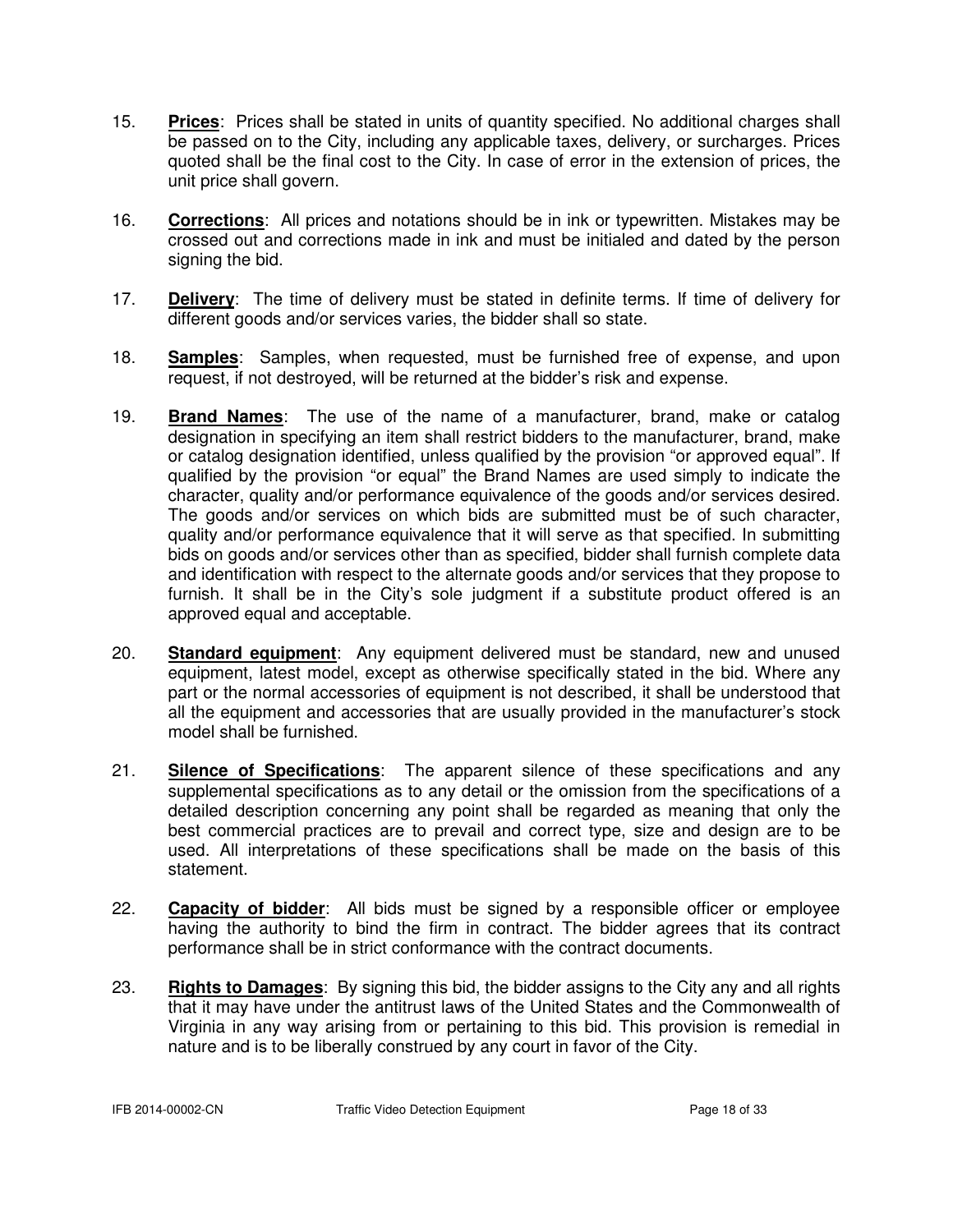- 24. **Anti-collusion**: The bidder certifies by signing this Invitation of Bid that this bid is made without prior understanding, agreement, or accord with any other person or firm submitting a bid for the same goods and/or services and that this bid is in all respects bona fide, fair, and not the result of any act of fraud or collusion with another person or firm engaged in the same line of business or commerce. Any false statement hereunder may constitute a felony and can result in a fine and imprisonment, as well as civil damages.
- 25. **Indemnity/Hold Harmless:** The Contractor shall, during the term of the Contract including any warranty period, indemnify, defend, and hold harmless the City, its officials, employees, agents, and representatives thereof from any and all losses, damages, claims, fines, penalties, suits, costs, actions, or claims of any kind, including attorney's fees, brought on account of any personal injuries, damages, or violations of rights, sustained by any person or property which arise out of any violation of law by, and all acts and omissions of the Contractor, the Contractor's agents, employees, or customers occurring in connection with the products and services covered herein or from any claims or amounts arising from the violation of any law, bylaw, ordinance, regulation or decree.

 The Contractor's indemnification obligation with respect to any and all claims against the City or any of its officers, agents, employees, by any employee or statutory employee of the Contractor, or any of Contractor's subcontractors, or anyone directly or indirectly employed by any of them, or anyone for whose acts the Contractor or Contractor's subcontractor may be liable, shall not be limited in any way by any limitation on the amount or type of damages, compensation or benefits payable by or for the Contractor or any of Contractor's subcontractors under workers' compensation laws, disability benefit laws or other applicable employee benefit laws.

- 26. **Copyright Protection**: The Contractor agrees to defend and save the City, its agents, officials, and employees, harmless from liability of any nature or kind, for use of any copyright, composition, secret process, patented or unpatented invention, articles or appliances furnished or used in the performance of the contract, or which the Contractor is not the patentee, assignee, or licensee, to the same extent as provided in the above paragraph.
- 27. **Laws, Regulations**: The Contractor shall keep fully informed of all federal, state, and local laws, ordinances and regulations that in any manner affect the conduct of the work. The Contractor shall at all times observe and comply with all such laws, ordinances and regulations.
- 28. **Alien employment**: The Contractor certifies that he does not and shall not during the performance of the contract for goods and services in the Commonwealth, knowingly employ unauthorized aliens as defined in the federal Immigration Reform and Control Act of 1986, as amended.
- 29. **SCC Authorization**: All bidders or offerors organized or authorized to transact business in the Commonwealth pursuant to Title 13.1 or Title 50, as amended, shall include the identification number issued to it by the State Corporation Commission. Any bidder or offeror that is not required to be authorized to transact business in the Commonwealth as a foreign business entity under Title 13.1 or Title 50, as amended, or as otherwise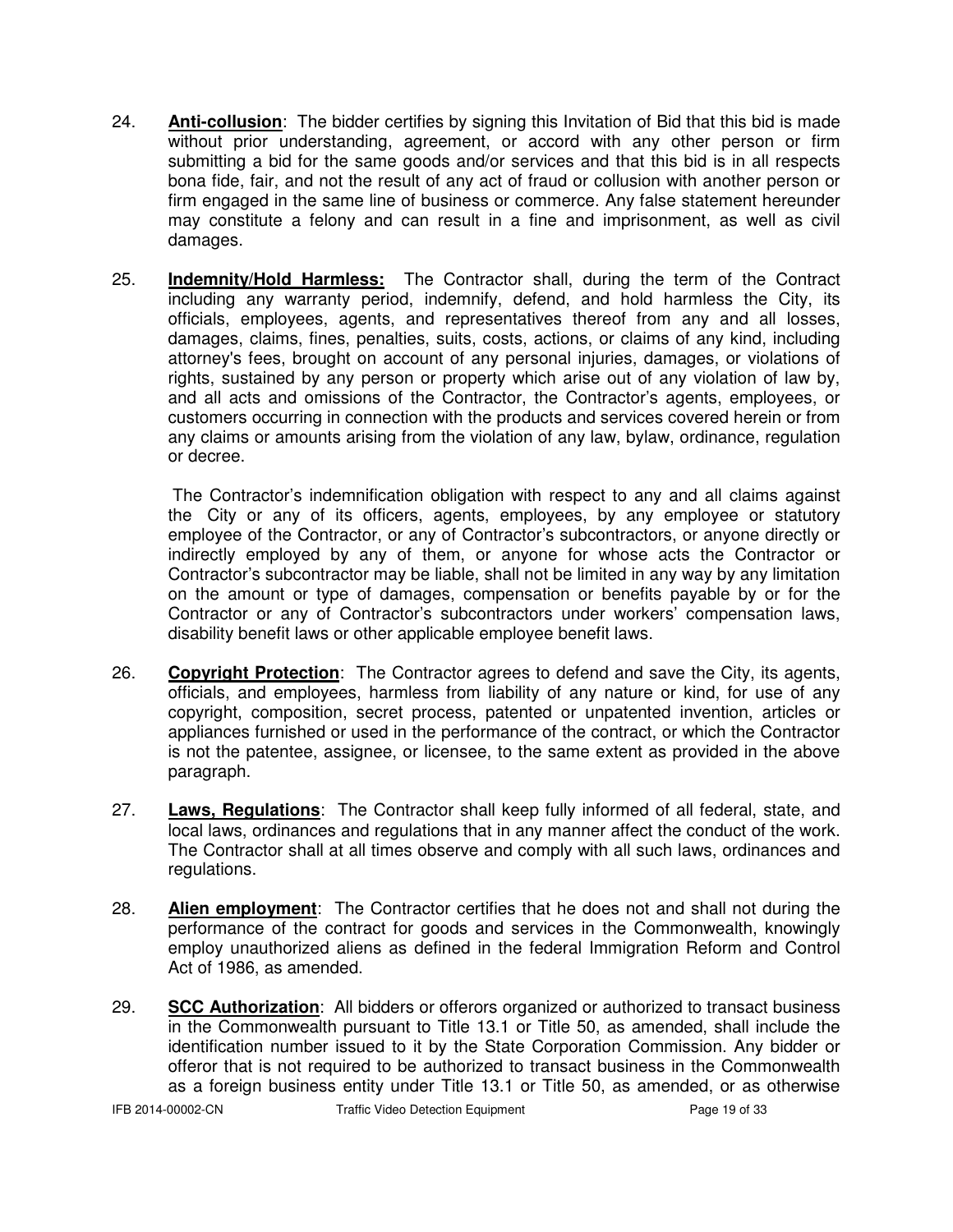required by law shall include in its bid or proposal a statement describing why the bidder or offeror is not required to be so authorized.

#### SCC Number, or Statement:

 Any business entity that enters into a contract with a public body pursuant to this chapter shall not allow its existence to lapse or its certificate of authority or registration to transact business in the Commonwealth, if so required under Title 13.1, or Title 50, as amended, to be revoked or cancelled at any time during the term of the contract. The City may void any contract with a business entity if the business entity fails to remain in compliance with the provisions of this section.

30. **Contractor's License**: If any of the services promulgated under this solicitation consist of construction work, it is required under Title 54.1, Chapter 11, Code of Virginia, for a contractor who performs or manages construction, removal, repair, or improvement when the total value referred to in a single contract or project is:

 One hundred twenty thousand dollars (\$120,000) or more, or the total value of all such construction, removal, repair or improvements undertaken by such person within any twelve-month period is seven hundred fifty thousand dollars (\$ 750,000) or more shall show evidence of being licensed as a Class A Contractor.

 Ten thousand dollars (\$10,000) or more, but less than one hundred twenty thousand dollars (\$120,000) or the total value of all such construction, removal, repair, or improvement undertaken by such person within any twelve-month period is one hundred and fifty thousand dollars (\$150,000) or more, but less than seven hundred fifty thousand dollars (\$750,000) shall show evidence of being licensed as a Class B Contractor.

 Over one thousand (\$1,000) but less than ten thousand (\$10,000), or the total value of all such construction, removal, repair, or improvements undertaken by such person within any twelve-month period is one hundred and fifty thousand dollars (\$150,000) shall show evidence of being licensed as a Class C Contractor.

 The City shall require master certification as a condition of licensure or certification of electrical, plumbing and heating, ventilation and air conditions contractors.

 A valid business license from the City may be required. The bidder shall complete whichever of the following notations as appropriate:

"Licensed Class A Virginia Contractor Number **...................................**."

"Licensed Class B Virginia Contractor Number ."

"Licensed Class C Virginia Contractor Number \_\_\_\_\_\_."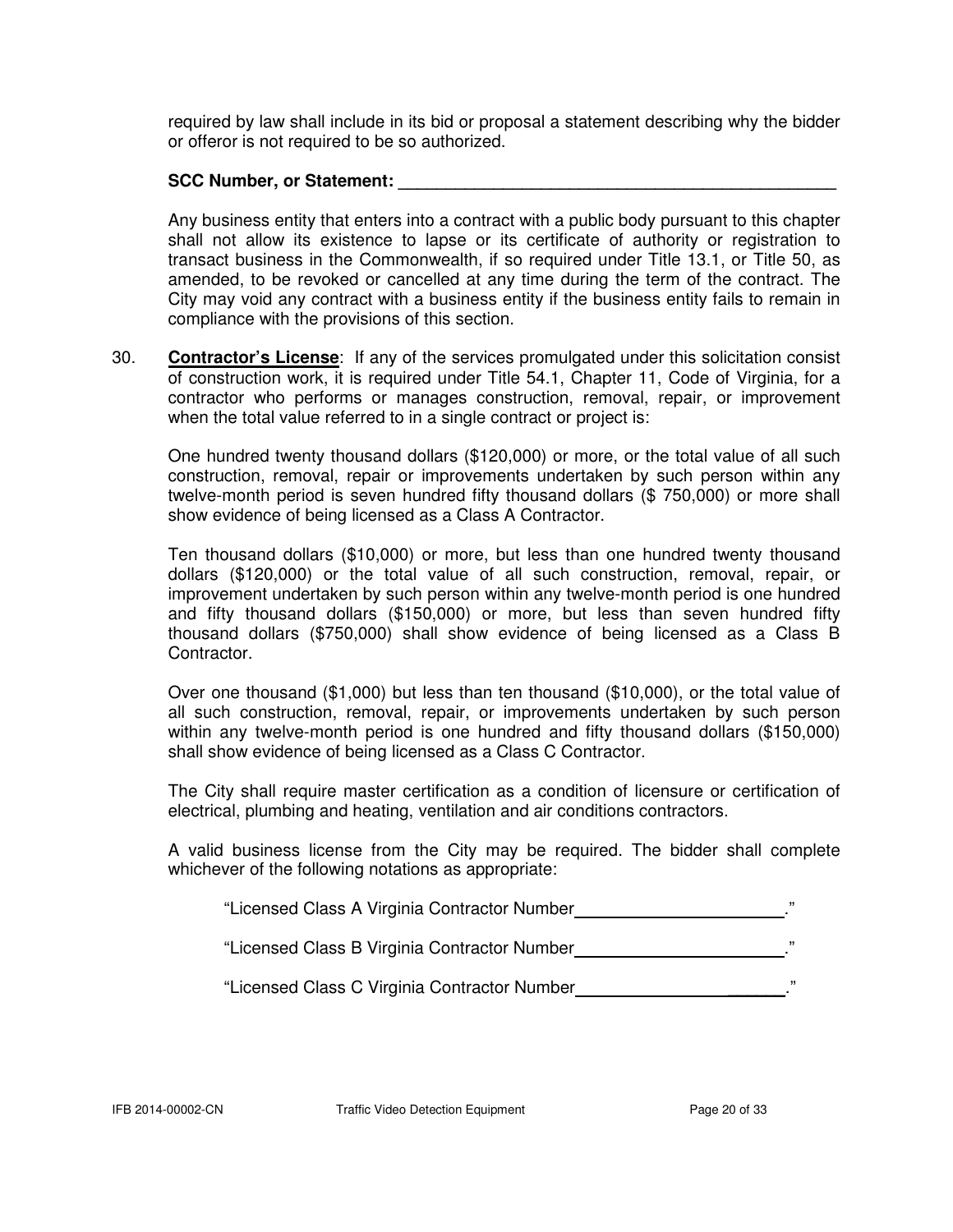31. **Payment Terms**: Payment terms shall be 'Net 30'days, from the date of Contractor invoice approval by the City.

Payment terms, if offered, shall not be considered in determining the low bidder.

 Discount period, if offered, shall be computed from the date of proper receipt of the contractor's correct invoice, or from the date of acceptable receipt of the goods and/or services, whichever is latest.

 The payment terms stated herein must appear on the contractor's invoice. Failure to comply with this requirement shall result in the invoice being returned to the contractor for correction.

 Late payment charges shall not exceed the allowable rate specified by the Commonwealth of Virginia Prompt Payment Act. (1% per month)

Contractor shall submit invoices in duplicate, such statement to include detailed breakdown of all charges, and shall be based on completion of tasks or deliverables.

 Individual Contractors shall provide their social security numbers, and proprietorships, partnerships, and corporations shall provide their federal employer identification number on their submittal.

 The City prefers to make payment with the City's Purchasing Card, or if that is not possible, then by electronic funds transfer. Typically this enables faster payments to the Contractor. Are you willing and able to accept this type of payment?

City Purchasing Card Yes\_\_\_\_ No\_\_\_

Electronic Funds Transfer Yes\_\_\_\_ No\_\_\_\_

- 32. **Default**: In event of default by the Contractor, the City reserves the right to procure the goods and/or services from other sources, and hold the Contractor liable for any excess cost occasioned thereby. Such actions taken by the City shall not release the contractor from additional remedies that may be allowed by law.
- 33. **Availability of Funds**: A contract shall be deemed in force only to the extent of appropriations available to each department for the purchase of such goods and/or services. The City's extended obligations on those contracts that envision extended funding through successive fiscal periods shall be contingent upon actual appropriations for the following years.
- 34. **Appeals Procedure**: Upon your request, administrative appeals information will be provided that shall be used for hearing protests of a decision to award, or an award, appeals from refusal to allow withdrawal of bids, appeals from disqualification, appeals for debarment or suspension, or determination of non-responsibility and appeals from decision or disputes arising during the performance of a contract. To be timely all appeals shall be made within the time periods set forth by the Virginia Public Procurement Act, §2.2-4357, et seq. Contact the buyer at once for assistance.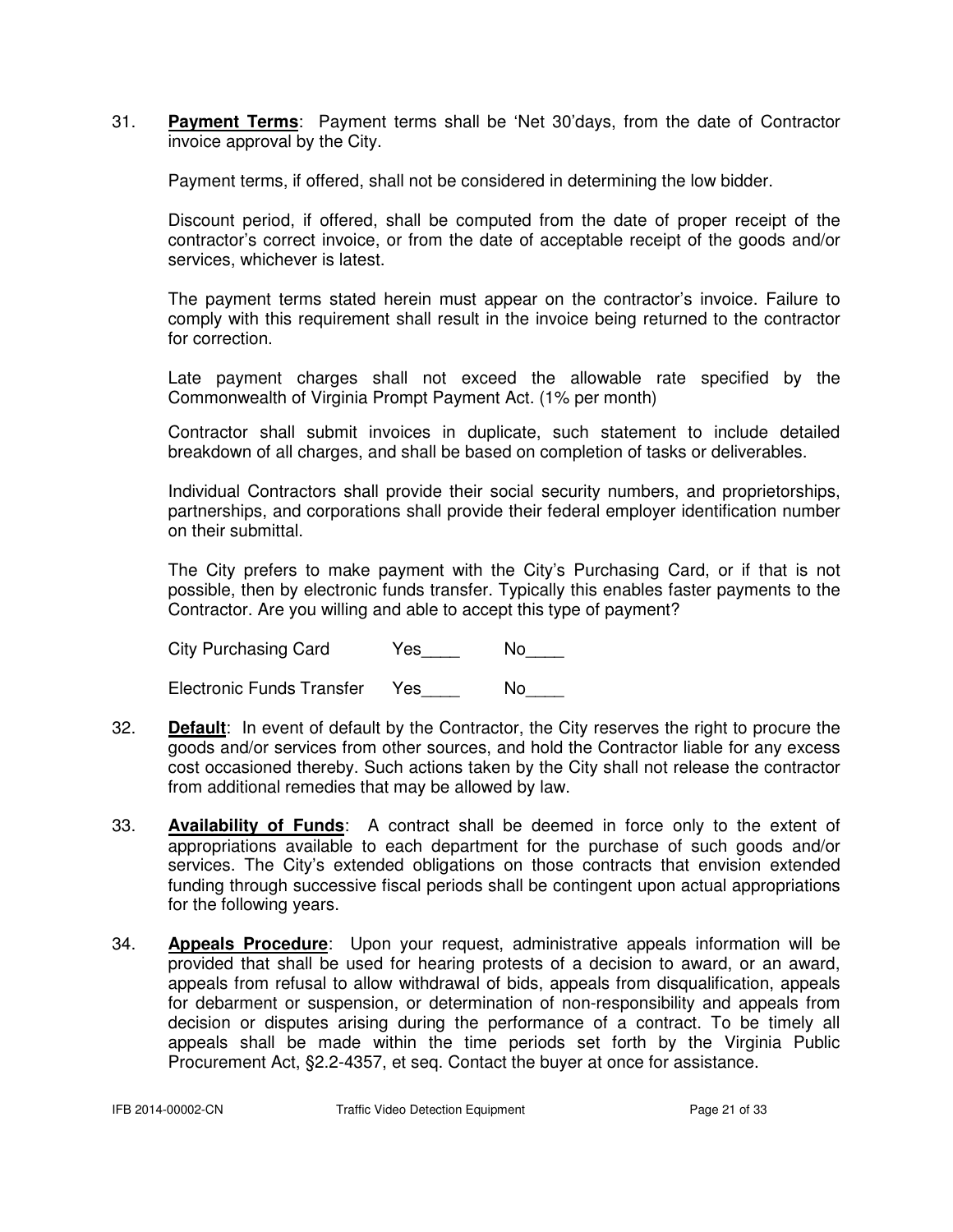35. **Faith-based Organizations**: The City of Suffolk does not discriminate against faithbased organizations.

**Anti-Discrimination**: By submitting their bids, bidders certify to the City that they will conform to the provisions of the Federal Civil Rights Act of 1964, as amended, as well as the Virginia Fair Employment Contracting Act of 1975, as amended, where applicable, the Virginians with Disabilities Act, the Americans with Disabilities Act and 2.2-4311 of the Virginia Public Procurement Act (VPPA). If the award is made to a faith-based organization, the organization shall not discriminate against any recipient of goods, services, or disbursements made pursuant to the contract on the basis of the recipient's religion, religious belief, refusal to participate in a religious practice, or on the basis of race, age, color, gender or national origin and shall be subject to the same rules as other organizations that contract with public bodies to account for the use of the funds provided; however, if the faith-based organization segregates public funds into separate accounts, only the accounts and programs funded with public funds shall be subject to audit by the public body. (Code of Virginia 2.2.4343.1E).

In every contract over \$10,000 shall include the following provisions:

During the performance of this contract, the Contractor agrees as follows:

- a. The Contractor will not discriminate against any employee or applicant for employment because of race, religion, color, sex, national origin, age, disability, service disabled veterans or any other basis prohibited by state law relating to discrimination in employment, except where there is a bona fide occupational qualification reasonably necessary to the normal operation of the Contractor. The Contractor agrees to post in conspicuous places, available to employees and applicants for employment, notices setting forth the provisions of this nondiscrimination clause.
- b. The Contractor, in all solicitations or advertisements for employees placed by or on behalf of the Contractor, will state that such Contractor is an equal opportunity employer.
- c. Notices, advertisements and solicitations placed in accordance with federal law, rule or regulation shall be deemed sufficient for the purpose of meeting these requirements.

The Contractor will include the provisions of Section a., b., and c. above in every subcontract or purchase order over \$10,000, so that the provisions will be binding upon each subcontractor or vendor.

IFB 2014-00002-CN Traffic Video Detection Equipment Page 22 of 33 36. **Drug-Free Workplace**: During the performance of this contract, the Contractor agrees to (1) provide a drug-free workplace for the Contractor's employees; (2) post in conspicuous place, available to employees and applicants for employment, a statement notifying employees that the unlawful manufacture, sale, distribution, dispensation, possession, or use of a controlled substance or marijuana is prohibited in the Contractor's workplace and specifying the actions that will be taken against employees for violations of such prohibition; (3) state in all solicitation or advertisement for employees placed by or on behalf of the Contractor that the Contractor maintains a drug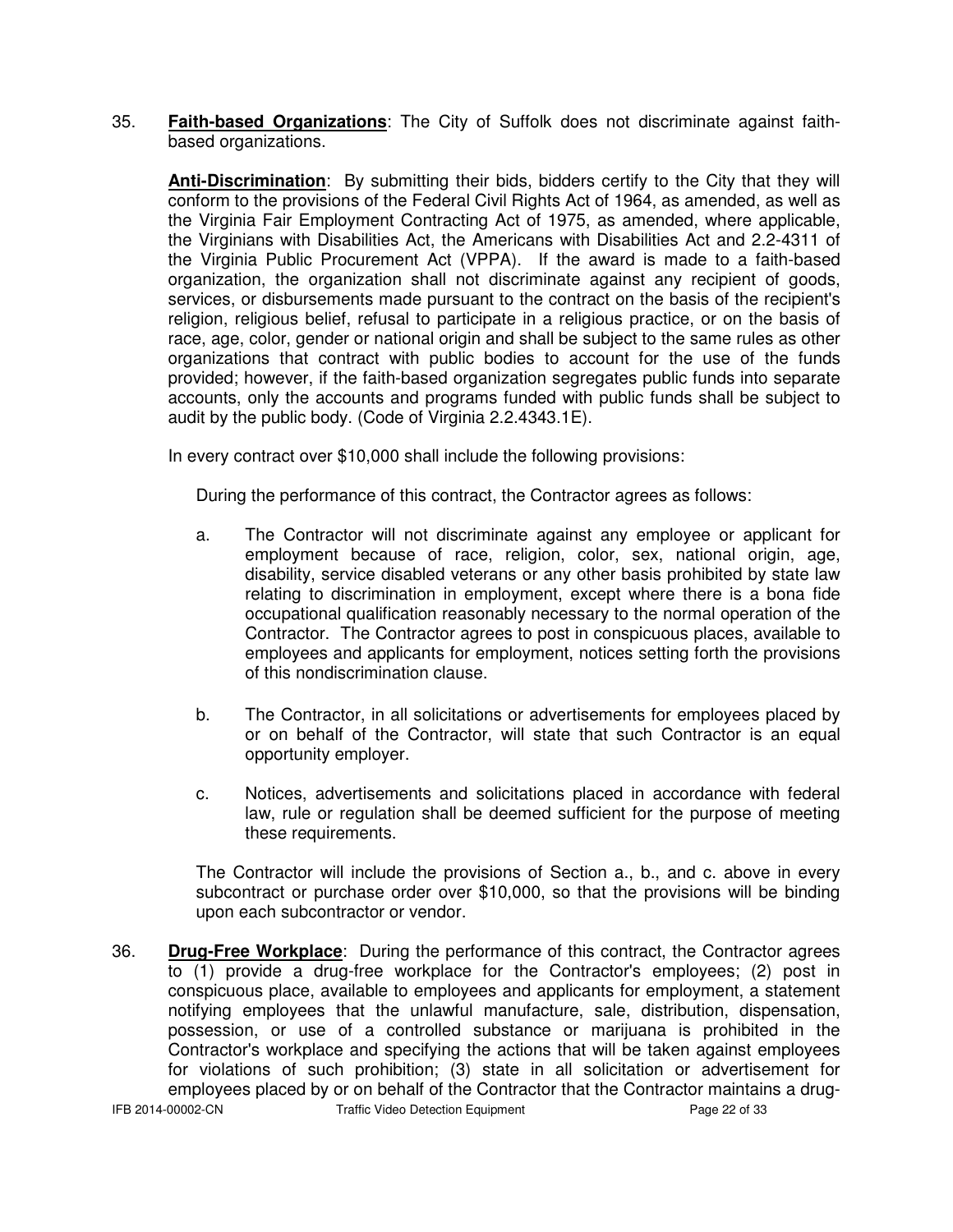free workplace; and (4) include the provisions of the foregoing clauses in every subcontract or purchase order of over \$10,000, so that the provisions will be binding upon each subcontractor or vendor.

For the purposes of this section, "drug-free workplace" means a site for the performance of work done in connection with a specific contract awarded to a Contractor, the employees of whom are prohibited from engaging in the unlawful manufacture, sale, distribution, dispensation, possession or use of any controlled substance or marijuana during the performance of the contract.

- 37. **Assignment of Contract**: A contract shall not be assignable by the Contractor in whole or in part without the written consent of the City.
- 38. **Independent Contractor**: The Contractor and any employees, agents, or other persons or entities acting on behalf of the Contractor shall act in an independent capacity and not as officers, employees, or agents of the City.
- 39. **Scheduling and Delays**: The parties to any contract resultant of this solicitation acknowledge that all or part of the work to be performed hereunder may be delayed and extended at the option of the City. Such delays may be caused by delays, denials and modifications of the various state or federal permits, or for other reasons. The City shall not be required to pay any of the Contractor's direct or indirect costs, or claims for compensation, extended overhead, or other damage or consequential damages arising out of or related to any delays or interruptions required or ordered by the City. If the City delays the project for any reason for a continuous period of ninety (90) days or more, the City and Contractor will negotiate a mutually agreeable adjustment to the Contractor's award amount. Notwithstanding the above, in construction contracts, to the extent that an unreasonable delay is caused by the act or omissions of the City due to causes within the City's control, the above waiver or release shall not apply.
- 40. **Governing Law**: This Agreement is made, entered into, and shall be performed in the City of Suffolk, Virginia, and shall be governed by the applicable laws of the Commonwealth of Virginia without regard to its conflict of law rules. In the event of litigation concerning this Agreement, the parties agree to the exclusive jurisdiction and venue of the Circuit Court of the City of Suffolk, Virginia; however, in the event that the federal court has jurisdiction over the matter, then the parties agree to the exclusive jurisdiction and venue of the U.S. District Court for the Eastern District of Virginia, Norfolk Division.

The Contractor shall not cause a delay in services because of the pending or during litigation proceedings, except with the express, written consent of the City or written instruction/order from the Court.

41. **Severability**: If any provision of this contract or the application thereof to any person or circumstances shall to any extent be invalid or unenforceable, the remainder of this contract, or the application of such provision to persons or circumstances other than those which it is invalid or unenforceable, shall not be affected hereby, and each provision of this contract shall be valid and enforced to the full extent permitted by law.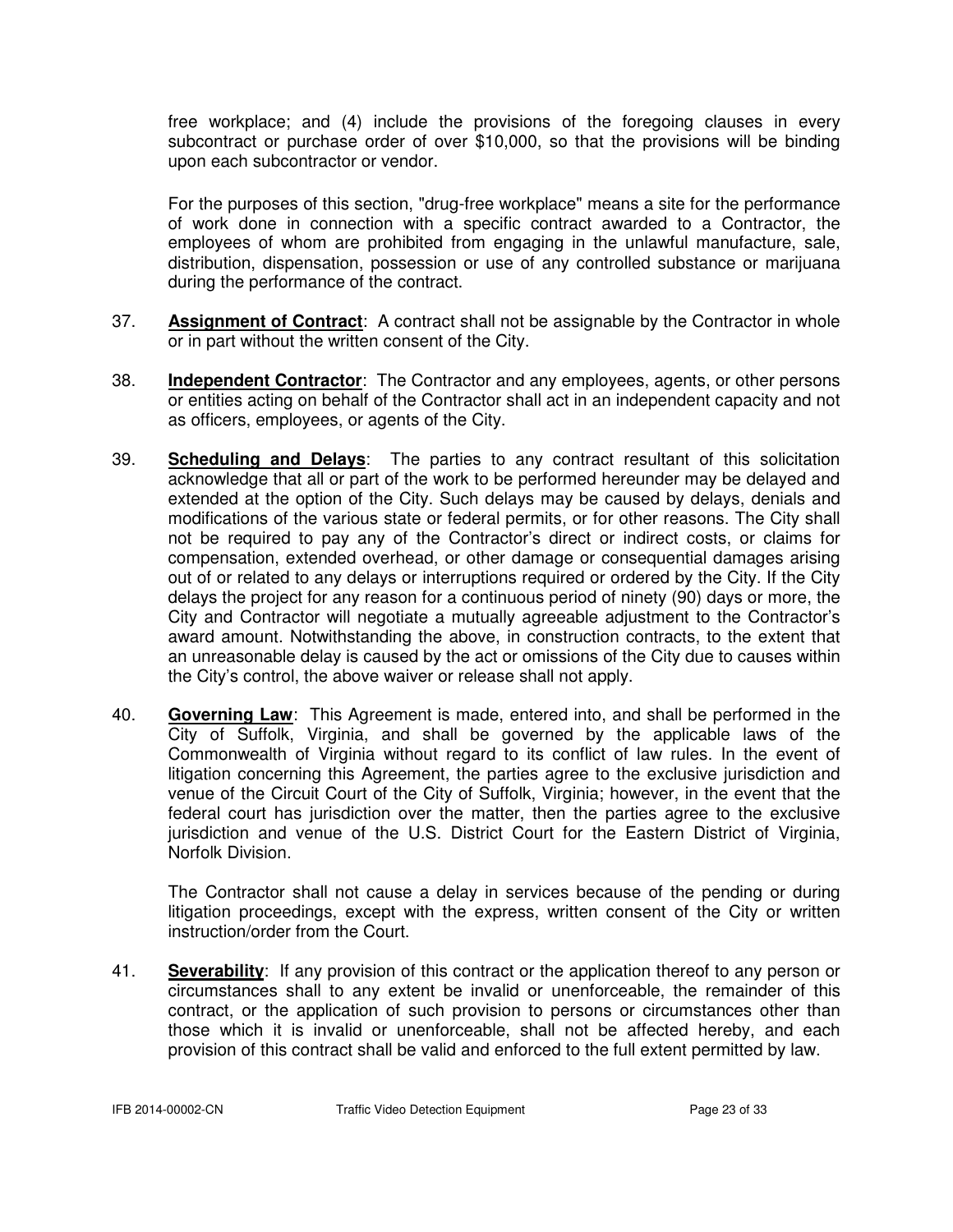42. **Termination for Convenience**: The City may at any time, and for any reason, terminate this Contract by written notice to Contractor specifying the termination date, which shall be not less than thirty (30) days from the date such notice is mailed.

Notice shall be given to Contractor by certified mail/return receipt requested at the address set forth in Contractor's Bid Proposal or as provided in this Contract. In the event of such termination, Contractor shall be paid such amount as shall compensate Contractor for the work satisfactorily completed, and accepted by the City, at the time of termination. If the City terminates this Contract, Contractor shall withdraw its personnel and equipment, cease performance of any further work under this Contract, and turn over to the City any work completed or in process for which payment has been made.

43. **Termination for Cause**: In the event that Contractor shall for any reason or through any cause be in default of the terms of this Contract, the City may give Contractor written notice of such default by certified mail/return receipt requested at the address set forth in Contractor's Bid/Proposal or as provided in this Contract.

Unless otherwise provided, Contractor shall have ten (10) days from the date such notice is mailed in which to cure the default. Upon failure of Contractor to cure the default, the City may immediately cancel and terminate this Contract as of the mailing date of the default notice.

 Upon termination, Contractor shall withdraw its personnel and equipment, cease performance of any further work under the Contract, and turn over to the City any work in process for which payment has been made. In the event of violations of law, safety or health standards and regulations, this Contract may be immediately cancelled and terminated by the City and provisions herein with respect to opportunity to cure default shall not be applicable.

44. **Contact Prohibition**: **Direct contact with City departments other than Purchasing, on the subject of this bid is expressly forbidden except with the foreknowledge and permission of the Contract Officer. Violation may result in a determination that your firm is ineligible for an award.**

All questions shall be in writing to the Contract Officer shown on the title page of the bid. The respondents to this IFB shall not contact, either directly or indirectly, any other employee or agent of the City regarding this IFB. This prohibition shall also extend to the Suffolk City Council and locally elected officials. Any such unauthorized contact may disqualify the bidder from this procurement.

45. **Additional Conditions**: The Conditions and Instructions in this solicitation are intended to apply to the resulting contract and shall supersede any conflicting terms offered. Any additional conditions a bidder intends be considered must be submitted with the bid and noted as an exception. Such exceptions may result in a finding that the submittal is 'nonresponsive' to the bid, negating possibility of an award to that bidder. Contractual documents submitted by the successful firm after an award will not be accepted.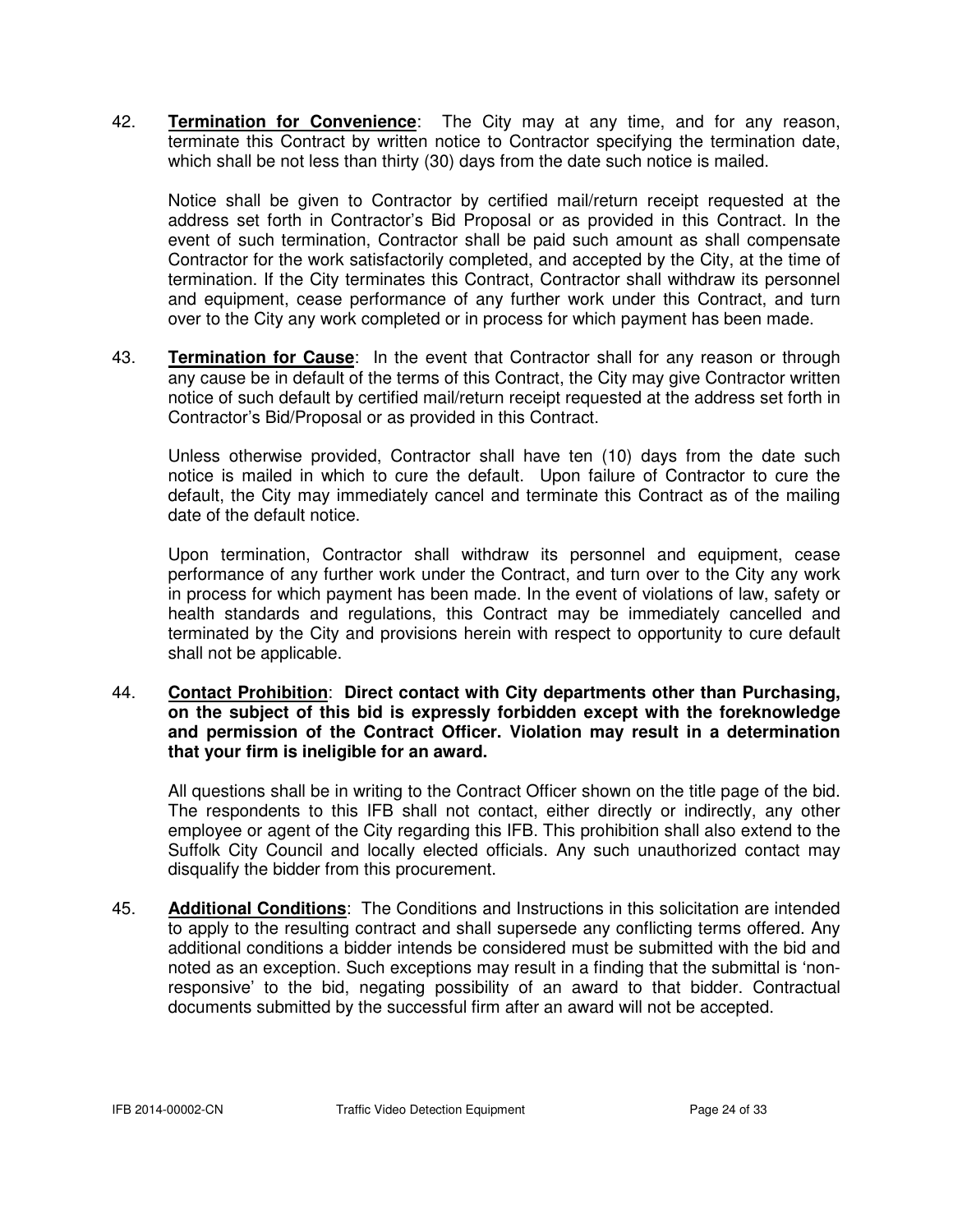- 46. **Contractor Failure to Perform**: Failure of the Contractor to perform the contract by reason of the City's non-acceptance of additional conditions submitted after the award shall result in termination of the contract by the City, and may result in debarment of the Contractor for a period of up to three (3) years. Termination and /or debarment of the Contractor shall not constitute a waiver by the City of any other rights or remedies available to the City by law or contract.
- 47. **Conflict**: In the event of a conflict between the contract documents, including these Conditions and Instructions, and the terms of a purchase order or related document issued by Purchasing, the contract documents shall control.
- 48. **Records and Inspection**: The Contractor shall maintain full and accurate records with respect to all matters covered under this contract, including, without limitation, accounting records, written policies, procedures, time records, telephone records, and any other supporting evidence used to memorialize, reflect, and substantiate charges or fees related to this contract. The Contractor's records shall be open to inspection and subject to audit and/or reproduction, during normal working hours, by the City and its employees, agents or authorized representatives after giving at least three (3) days notice to the Contractor by the City. The City shall have access to such records from the effective date of this contract, for the duration of the contract, and for five (5) years after the date of final payment by the City to the Contractor pursuant to this contract or any renewal or extension of this contract. The City's employees, agents or authorized representatives shall have access to the Contractor's facilities, shall have access to all necessary records and shall be provided adequate and appropriate work space, in order to conduct audits.
- 49. **Rights and Remedies Not Waived**: In no event shall the making by the City of any payment to the Contractor, or the waiver by the City of any provision under this contract including any obligation of the Contractor, constitute or be construed as a waiver by the City of any other provision, obligation, breach of covenant, or any default which may exist under this contract on the part of the Contractor, and the making of any such payment by the City while any such breach or default exists shall not impair or prejudice any right or remedies available to the City.
- 50. **Entire Agreement**: This contract and any additional or supplementary documents incorporated herein by reference contain all the terms and conditions agreed upon by the parties hereto, and no other agreements, oral or otherwise, regarding the subject matter of this contract or any part thereof shall have any validity or bind any of the parties hereto. This contract shall not be modified, altered, changed or amended unless in writing and signed by the parties hereto.
- 51. **Conflicts of Interests**: Contractor shall not accept or receive commissions or other payments from third parties for soliciting, negotiating, procuring, or effecting insurance on behalf of the City.
- 52. **Responsibility of Contractor**: The Contractor shall, without additional costs or fee to the City, correct or revise any errors or deficiencies in his performance. Neither the City's review, approval or acceptance of, nor payment for any of the services required under this Agreement shall be deemed a waiver of rights by the City, and the Contractor shall remain liable to the City for all costs which are incurred by the City as a result of the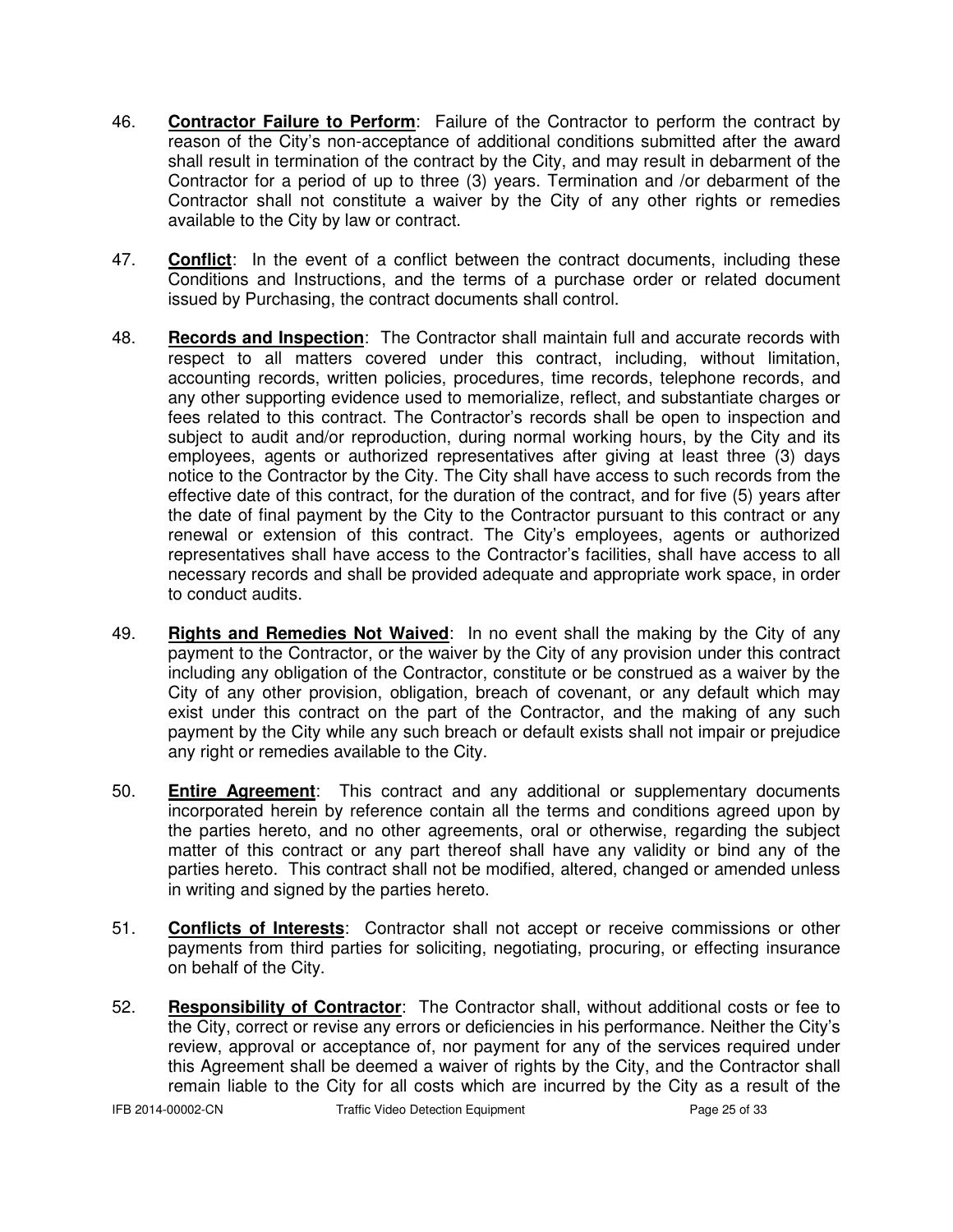Contractor's negligent performance of any of the services furnished under this Agreement.

53. **Changes and Additions**: It shall be the responsibility of the Contractor to notify the City, in writing, of any necessary modifications or additions in the Scope of this Agreement. Compensation for changes or additions in the Scope of this Agreement will be negotiated and approved by the City, in writing.

 It is understood and agreed to by both the City and the Contractor that such modifications or additions to this Agreement shall be made only by the full execution of the City's standard Agreement change order form. Furthermore, it is understood and agreed by both parties that any work done by the Contractor on such modification or addition to this Agreement prior to the City's execution of its standard Agreement change order form shall be at the total risk of the Contractor and said work may not be compensated by the City.

- 54. **Exemption from Taxes**: The City is exempt from State Sales Tax and Federal Excise Tax. Tax Exemption Certificate indicating the City's tax exempt status will be furnished by the City of Suffolk.
- 55. **Debarment Status**: By submitting a bid, bidders certify that they are not currently debarred by the Commonwealth of Virginia from submitting bids or proposals on contracts for the type of goods and/or services covered by this solicitation, nor are they an agent of any person or entity that is currently so debarred.
- 56. **Safety**: All Contractors and subcontractors performing services for the City are required and shall comply with all Occupational Safety and Health Administration (OSHA), State and City Safety and Occupational Health Standards and any other applicable rules and regulations. Also all Contractors and subcontractors shall be held responsible for the safety of their employees and any unsafe acts or conditions that may cause injury or damage to any persons or property within and around the work site area under this contract.
- 57. **License Requirement**: All firms doing business in the City of Suffolk are required to be licensed in accordance with the City of Suffolk business license ordinance. Wholesale and retail merchants without a business location in the City of Suffolk are exempt from this requirement. Any questions concerning business licenses should be directed to the Commissioner of the Revenue's Office, telephone (757) 514-4260.
- 58. **Contractor's Form**: In cases where the City may accept the Contractor's form agreement, whereas certain standard clauses that may appear in the Contractor's form agreement cannot be accepted by the City, and in consideration of the convenience of using that form, and this form, without the necessity of negotiating a separate contract document, the parties hereto specifically agree that, notwithstanding any provisions appearing in the attached Contractor's form contract, the City's Contract Agreement shall prevail over the terms of the Contractor's agreement in the event of a conflict.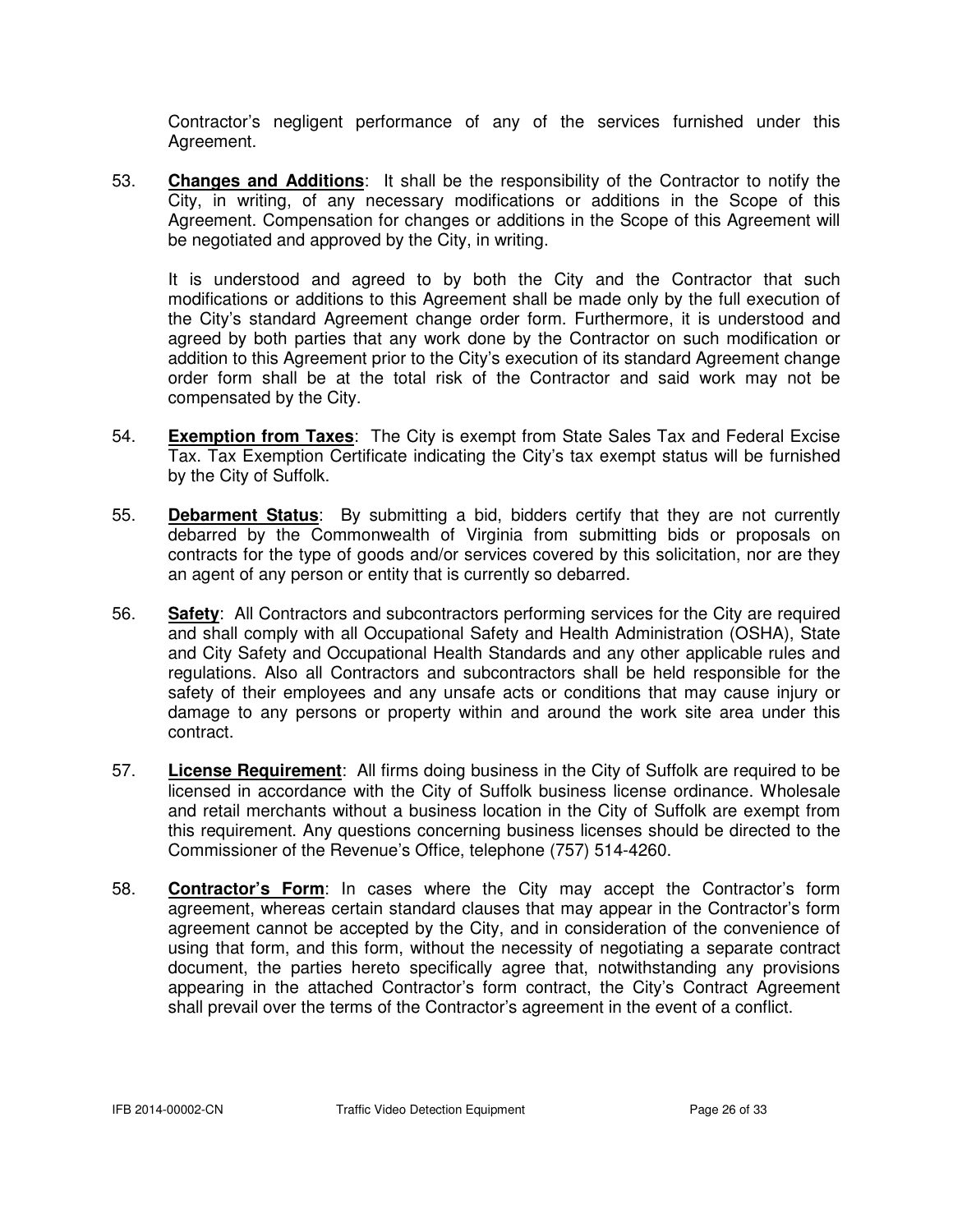- 59. **Bidder Qualifications**: Only bids from established contractors for work similar in scope to work herein shall be considered; the City reserves the right to request specific reference information prior to award. Bidder shall demonstrate that he has adequate and appropriate manpower, tools and equipment to respond and perform in accordance with the provisions herein. Specific Bidder Qualifications may be required for some projects and if so, will be provided by the City.
- 60. **Disqualification:** The City may, at its option, disqualify a bidder and reject his bid for cause. Reasons deemed to be sufficient for this action shall include, but not be limited to, the following:
	- -Evidence of collusion among bidders.
	- - Interest by any bidder in more than one bid submitted. This restriction does not apply to subcontractors.
	- -Default on any previous contract.
	- - For unreasonable failure to complete a previous contract within the specified time or for being in arrears on an existing contract without reasonable cause for being in arrears.
	- - Inability to perform as revealed by an investigation of the Bidder's financial statement, experience and/or plant and equipment.
	- - The bidder does not meet project-specific requirements, as identified in the Contract Documents.
	- -The bidder cannot meet required delivery requirements.
	- -Prohibited contact with City representatives as restricted herein. (see #45)
	- -Bidder is in arrears on taxes or other money owed to the City.
	- -Bidder is nonresponsive or nonresponsible.
- 61. **Pricing to be F.O.B. Destination Freight Allowed:** Pricing shall be F.O.B. destination-freight included for all competitive bids. F.O.B. Destination-Freight Included shall include all shipping costs to the City location(s) at the unit cost. No additional shipping charges shall be allowed.
- 62. **Contract Quantities**: The quantities specified in the Invitation for Bid are estimates only unless otherwise clearly noted, and are given for the information of bidders and for the purpose of bid evaluation. They do not indicate the actual quantity that will be required, since such volume will depend upon requirements that may develop during the contract period. Quantities shown shall not be construed to represent any amount which the City shall be obligated to purchase under the contract, or relieve the contractor of his obligation to fill all orders placed by the City, except as clearly noted.
- 63. **Competition Intended**: It is the City's intent that the Invitation for Bid (IFB) permits competition. It shall be the bidder's responsibility to advise the Buyer in writing if any language requirement, specification, etc., or any combination thereof, inadvertently restricts or limits the requirements stated in this IFB to a single source. Such notification must be received by the Contract Officer prior to the date set for bids to close.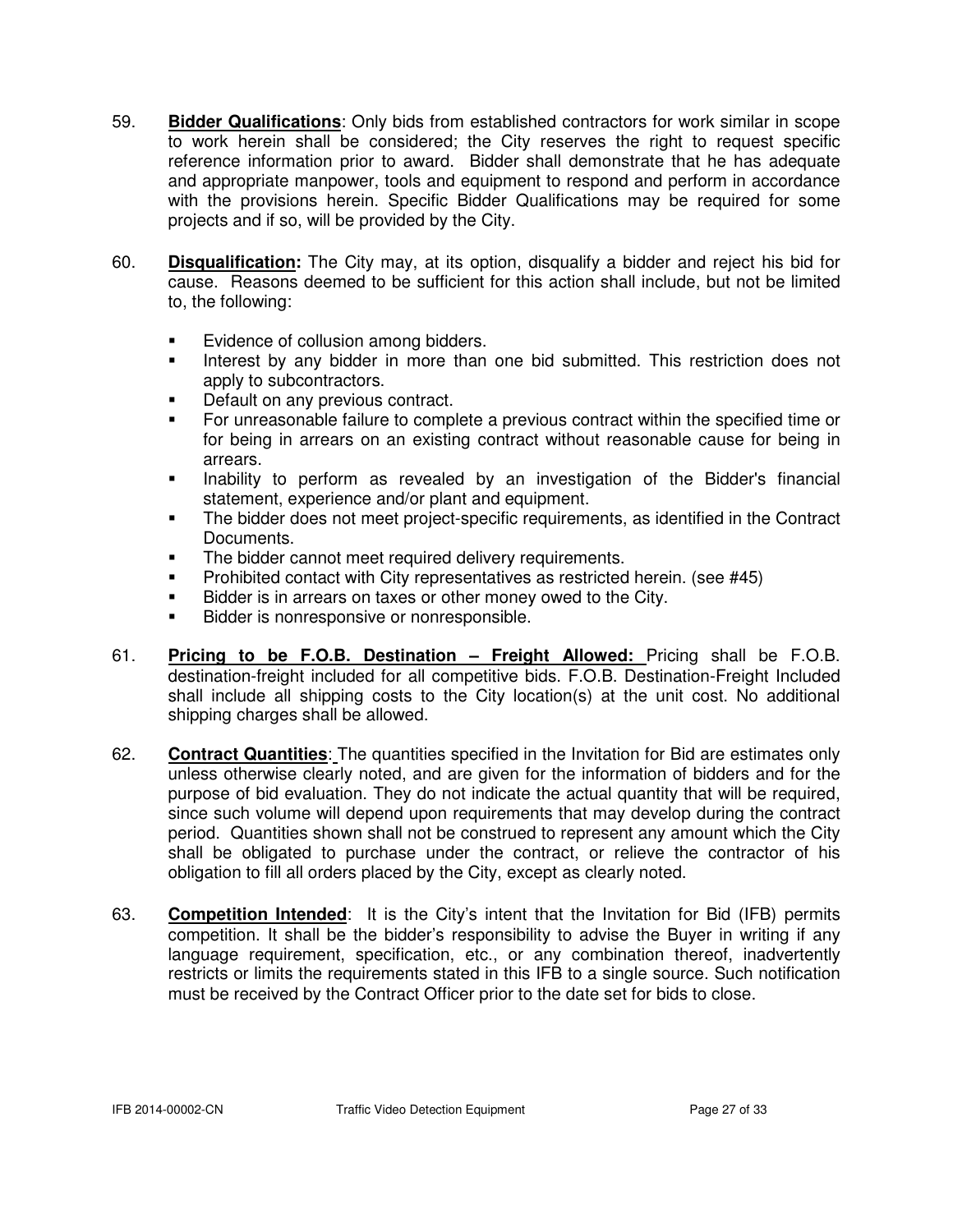- 64. **Bid Security:** Each construction bid with a value of greater than one hundred thousand dollars (\$100,000) shall be accompanied with a bid bond equal to five (5) percent of the total amount of the bid, made payable to the City of Suffolk, Virginia. Upon approval of the City Attorney, a Bidder may furnish a personal bond or a bank or savings and loan association's letter of credit on certain designated funds for the amount required for the Bid Security. Such bid security shall be left with the city as a guarantee of good faith on the part of the Bidder that if the bid is accepted, the Bidder shall provide all required submittals and execute the contract.
- 65. **Default on Taxes:** No bid or proposal will be accepted from or Contract awarded to any person, firm or corporation that is in arrears, or is in default to the City upon any debt or Contract, or that is a defaulter as surety, or otherwise upon any obligation to the City.
- 66. **Insurance Requirements:** The successful bidder shall procure, maintain, and provide proof of, insurance coverage for injuries to persons and/or property damage as may arise from or in conjunction with, the work performed on behalf of the City by the bidder, his agents, representatives, employees or subcontractors. Proof of coverage as contained herein shall consist of all policies, endorsements, declaration pages, and certificates of insurance and shall be submitted prior to Notice to Proceed, and such coverage shall be maintained by the offeror for the duration of the contract period; for occurrence policies. Policies must be in force for three (3) years after delivery date. On construction bids, the breakdown of required coverage and appropriate endorsement forms may be found in Section B. Otherwise, these requirements will be found in Section A.
- 67. **Informalities:** The City reserves the right to waive any informality in an otherwise responsive bid by a responsible bidder. There is no requirement that the City make such a waiver if it is deemed in the City's interest to not make such a waiver. No clearly stated requirements of a bid may be waived as an informality.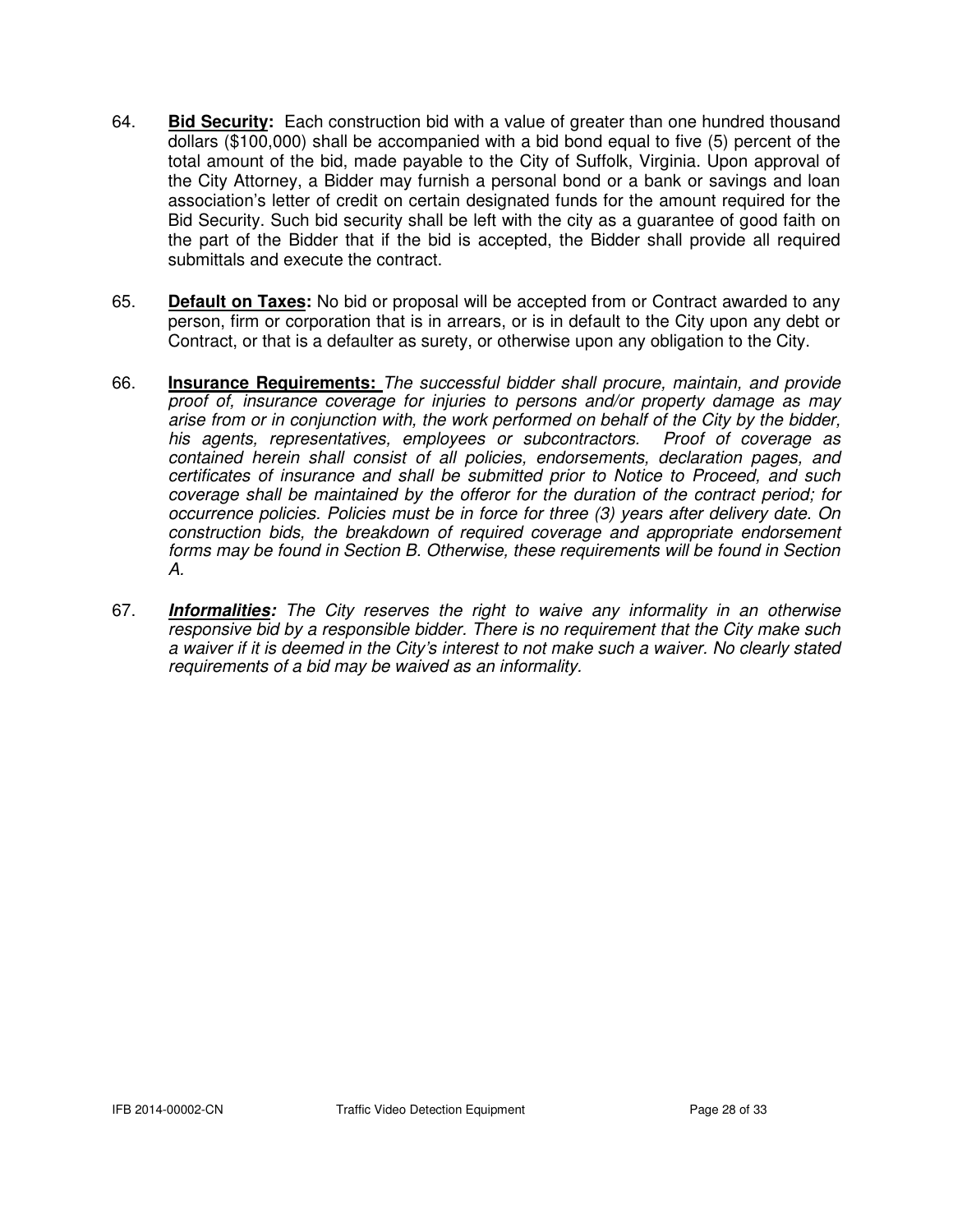## **BID FORM**

**TO:** Purchasing Division **BID:** Traffic VideoDetection Systems 441 Market Street **DUE:** July 23, 2013 Suffolk, VA 23434 **TIME:** 3:00 p.m.

\_\_\_\_\_\_\_\_\_\_\_\_\_\_\_\_\_\_\_\_\_\_\_\_\_\_(Company) quotes firm price, exclusive of all taxes, to furnish and deliver F.O.B. destination traffic video detection system and/or components described hereon on an as needed basis to the Department of Public Works Traffic Engineering Division, 866 Carolina Road, Suffolk, Virginia 23434. Equipment shall be in accordance with all specifications, terms, and conditions herein.

#### **CATEGORY I - Traficon VIP 3D.2 Video Image Processor System**

MFG/Model of system: **Oty** Description **Description Description Description Description Description** 3 EA Detector Module VIP3D.2 2 EA VIEWCOM/E Max – Remote Monitoring and Image Storage Module 6 EA Video Camera with IR Filter, Lens Sunshield 6 EA Pelco Extended Mast Arm Camera Mount 10 EA Position Rack with Regulated Power Supply wired for VIEWCOM 2 EA Panel with Edco – CX06-M Suppressors and Fuse Blocks for 6 Cameras 2 EA Zoom Lens Controller 2 EA Programming Keypad 2 EA Color 9" Monitor 5000 FT Coaxial +5 Conductor Wire – RG59U + STR PE/PVC 600V KG-9915P Cable (priced per foot) **TOTAL – CATEGORY I: \$\_\_\_\_\_\_\_\_\_\_\_\_\_\_\_\_\_\_\_\_**

IFB 2014-00002-CN Traffic Video Detection Equipment Page 29 of 33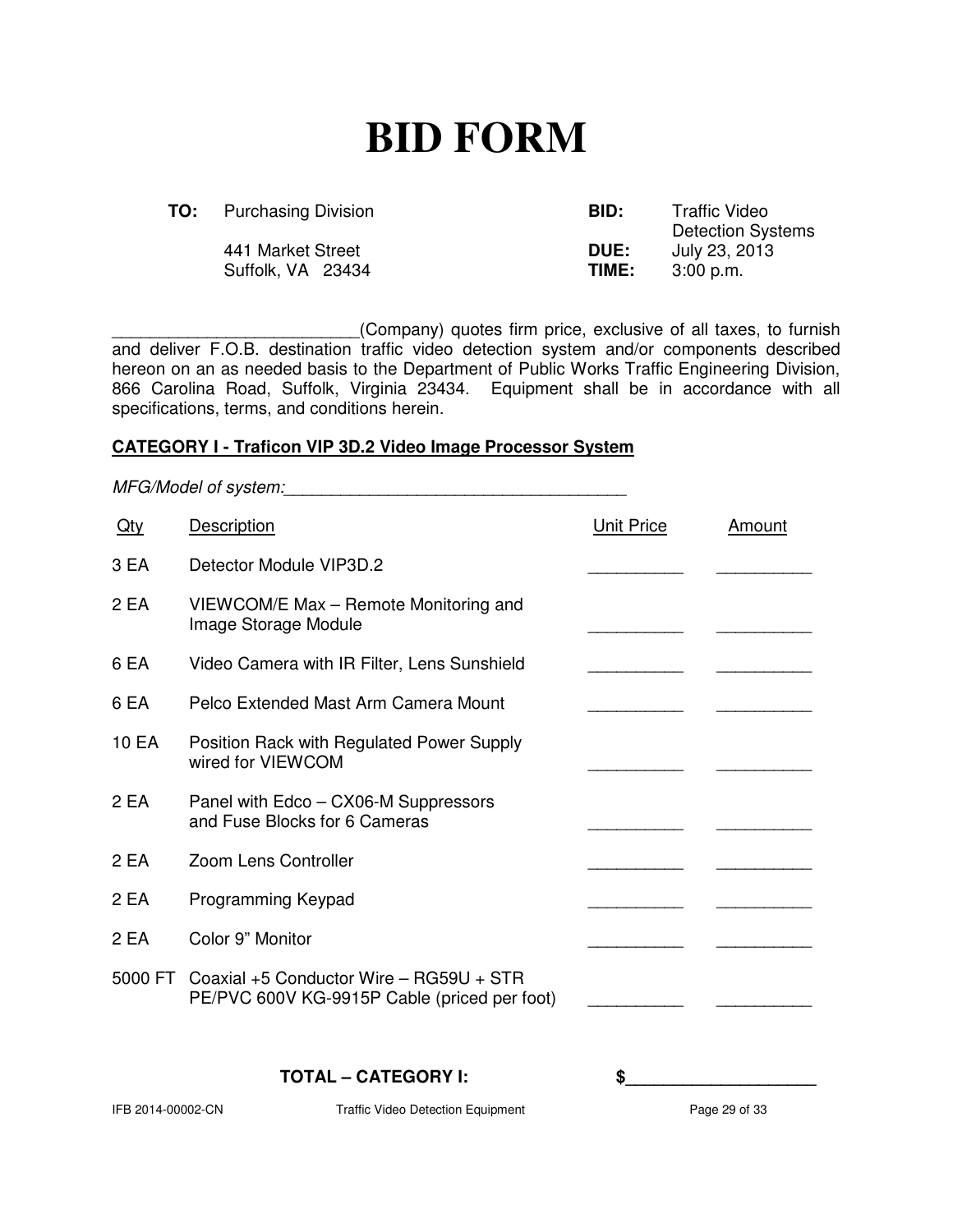### **CATEGORY II - Aldis, Inc. GridSmart – Type III System**

MFG/Model of system:

| $Q$ ty | Description                               | <b>Unit Price</b> | Amount |
|--------|-------------------------------------------|-------------------|--------|
| 3 EA   | Video Detection Unit Type III             |                   |        |
| 3 EA   | 360 Degree Video Detection Camera         |                   |        |
| 3 EA   | <b>Camera Mounting Bracket</b>            |                   |        |
| 3 EA   | Monitor                                   |                   |        |
| 3 EA   | <b>USB Mouse</b>                          |                   |        |
| 1 EA   | Input-Output Cable for NEMA TS1 Interface |                   |        |
| 400 LF | <b>Cat5eDirect Burial Cable</b>           |                   |        |
|        | <b>TOTAL - CATEGORY II:</b>               | S                 |        |

**Best Guaranteed Delivery \_\_\_\_\_\_\_\_\_\_\_\_\_\_\_\_\_\_\_\_\_\_\_** 

Checklist for documents to be submitted with BID FORM ( $\sqrt{ }$  if you comply):

Anticollusion/Nondiscrimination/Drug Free Workplace Clause Proof of Authority to Transact Business in Virginia \_\_\_\_\_Conditions and Instructions, Section 8.0 (Pages 16-28)

Payment Terms/Discounts\_\_\_\_\_\_\_\_\_\_\_\_\_\_\_\_\_\_\_\_\_\_\_\_\_\_\_\_\_(Suffolk's normal payment schedule: items accepted and invoiced by 10th of month will be paid month end. Cash discounts offered for less than 30 days from receipt of proper invoice will not be considered in award.)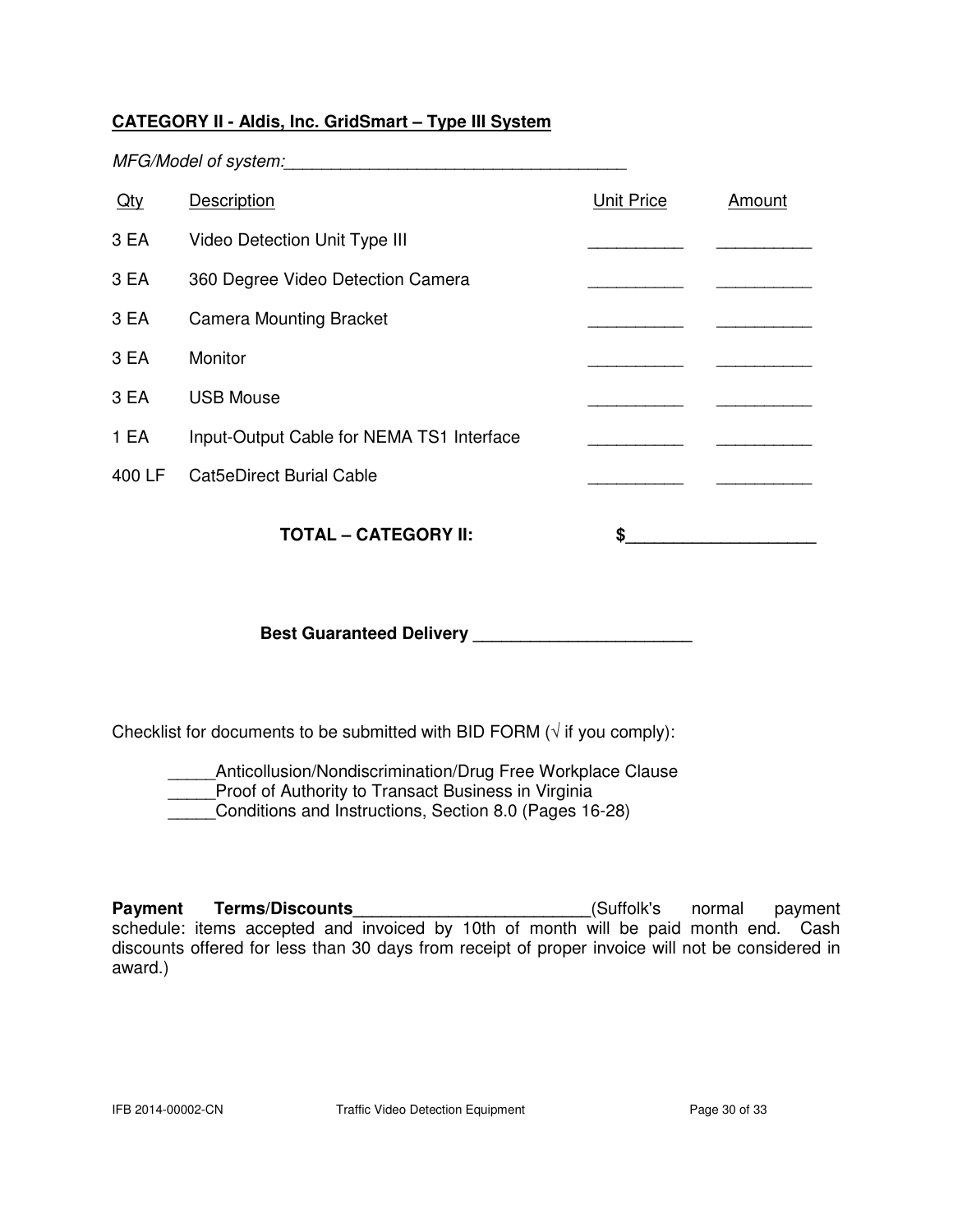#### **BIDDER:**

| <b>Company Name</b>                  | <u> 1989 - Johann Stoff, amerikansk politiker (d. 1989)</u>          |  |  |  |  |
|--------------------------------------|----------------------------------------------------------------------|--|--|--|--|
| <b>Address</b>                       |                                                                      |  |  |  |  |
|                                      |                                                                      |  |  |  |  |
| Person Quoting                       | Title<br><u> 2008 - Johann Stoff, amerikansk politiker (d. 1982)</u> |  |  |  |  |
| Telephone No.                        |                                                                      |  |  |  |  |
|                                      | Cell Phone #                                                         |  |  |  |  |
| Social Security Number or FIN Number |                                                                      |  |  |  |  |

I certify by my signature below that I have received the documents associated with this bid and understand that the review for completeness of these bid documents and the understanding and comprehension of the bid specifications is solely my responsibility; based on this, by my signature below I waive all rights to future claims against the City of Suffolk that the documents were incomplete or not understandable.

I certify that this bid is made without prior understanding, agreement, or connection with any corporation, firm, or person submitting a bid for the same equipment/materials/service and is in all respects fair and without collusion or fraud. I understand that collusive bidding is a violation of State and Federal law and can result in fines, prison sentences and civil damage awards. I agree to abide by all conditions of this bid and certify that I am authorized to sign this bid for the bidder.

I certify that the bidder represented herein is eligible to bid with respect to all applicable sections of State and Local Government Conflict of Interests Act, Code of Virginia, Section 2.1-639.1 et. seq.

**Signature Construction Construction Construction Construction Construction Construction Construction Construction Construction Construction Construction Construction Construction Construction Construction Construction C** 

(Person signing bid must show title or authority to bind the firm in a contract.)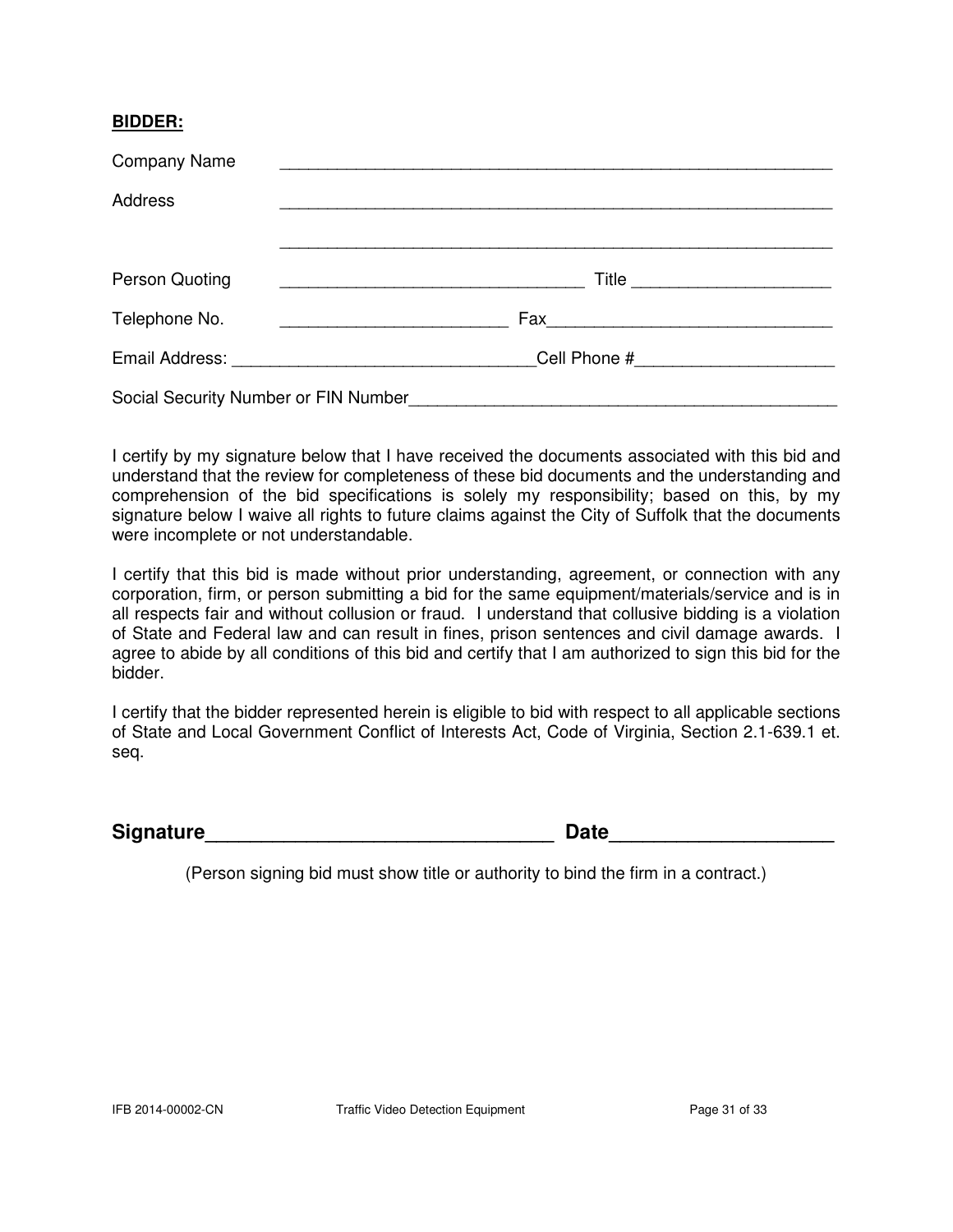#### **ANTICOLLUSION/NONDISCRIMINATION/DRUG FREE WORKPLACE CLAUSES**

#### **ANTICOLLUSION CLAUSE:**

IN THE PREPARATION AND SUBMISSION OF THIS BID, SAID BIDDER DID NOT EITHER DIRECTLY OR INDIRECTLY ENTER INTO ANY COMBINATION OR ARRANGEMENT WITH ANY PERSON, FIRM OR CORPORATION, OR ENTER INTO ANY AGREEMENT, PARTICIPATE IN ANY COLLUSION, OR OTHERWISE TAKE ANY ACTION IN THE RESTRAINT OF FREE, COMPETITIVE BIDDING IN VIOLATION OF THE SHERMAN ACT (15 U.S.C. SECTION 1), SECTIONS 59.1-9.1 THROUGH 59.1- 9.17 OR SECTIONS 59.1-68.6 THROUGH 59.1-68.8 OF THE CODE OF VIRGINIA.

THE UNDERSIGNED BIDDER HEREBY CERTIFIES THAT THIS AGREEMENT, OR ANY CLAIMS RESULTING THEREFROM, IS NOT THE RESULT OF, OR AFFECTED BY, ANY ACT OF COLLUSION WITH, OR ANY ACT OF, ANOTHER PERSON OR PERSONS, FIRM OR CORPORATION ENGAGED IN THE SAME LINE OF BUSINESS OR COMMERCE; AND, THAT NO PERSON ACTING FOR, OR EMPLOYED BY, THE CITY OF SUFFOLK HAS AN INTEREST IN, OR IS CONCERNED WITH, THIS BID; AND, THAT NO PERSON OR PERSONS, FIRM OR CORPORATION OTHER THAN THE UNDERSIGNED, HAVE, OR ARE, INTERESTED IN THIS BID.

#### **DRUG-FREE WORKPLACE:**

DURING THE PERFORMANCE OF THIS CONTRACT, THE CONTRACTOR AGREES TO (I) PROVIDE A DRUG-FREE WORKPLACE FOR THE CONTRACTOR'S EMPLOYEES; (II) POST IN CONSPICUOUS PLACES, AVAILABLE TO EMPLOYEES AND APPLICANTS FOR EMPLOYMENT, A STATEMENT NOTIFYING EMPLOYEES THAT THE UNLAWFUL MANUFACTURE, SALE, DISTRIBUTION, DISPENSATION, POSSESSION, OR USE OF A CONTROLLED SUBSTANCE OR MARIJUANA IS PROHIBITED IN THE CONTRACTOR'S WORKPLACE AND SPECIFYING THE ACTIONS THAT WILL BE TAKEN AGAINST EMPLOYEES FOR VIOLATIONS OF SUCH PROHIBITION; (III) STATE IN ALL SOLICITATIONS OR ADVERTISEMENTS FOR EMPLOYEES PLACED BY OR ON BEHALF OF THE CONTRACTOR THAT THE CONTRACTOR MAINTAINS A DRUG-FREE WORKPLACE; AND (IV) INCLUDE THE PROVISIONS OF THE FOREGOING SECTIONS I, II, AND III IN EVERY SUBCONTRACT OR PURCHASE ORDER OF OVER \$10,000, SO THAT THE PROVISIONS WILL BE BINDING UPON EACH SUBCONTRACTOR OR VENDOR.

FOR THE PURPOSE OF THIS SECTION, "DRUG-FREE WORKPLACE" MEANS A SITE FOR THE PERFORMANCE OR WORK DONE IN CONNECTION WITH A SPECIFIC CONTRACT AWARDED TO A CONTRACTOR IN ACCORDANCE WITH THIS CHAPTER, THE EMPLOYEES OF WHOM ARE PROHIBITED FROM ENGAGING IN THE UNLAWFUL MANUFACTURE, SALE, DISTRIBUTION, DISPENSATION, POSSESSION OR USE OF ANY CONTROLLED SUBSTANCE OR MARIJUANA DURING THE PERFORMANCE OF THE CONTRACT.

#### **NONDISCRIMINATION CLAUSE:**

- 1. EMPLOYMENT DISCRIMINATION BY BIDDER SHALL BE PROHIBITED.
- 2. DURING THE PERFORMANCE OF THIS CONTRACT, THE SUCCESSFUL BIDDER SHALL AGREE AS FOLLOWS:
	- A. THE BIDDER, WILL NOT DISCRIMINATE AGAINST ANY EMPLOYEE OR APPLICANT FOR EMPLOYMENT BECAUSE OF RACE, RELIGION, COLOR, SEX, NATIONAL ORIGIN, AGE, DISABILITY, OR ANY OTHER BASIS PROHIBITED BY STATE LAW RELATING TO DISCRIMINATION IN EMPLOYMENT, EXCEPT WHERE THERE IS A BONA FIDE\_OCCUPATIONAL QUALIFICATION/CONSIDERATION REASONABLY NECESSARY TO THE NORMAL OPERATION OF THE BIDDER. THE BIDDER AGREES TO POST IN CONSPICUOUS PLACES, AVAILABLE TO EMPLOYEES AND APPLICANTS FOR EMPLOYMENT, NOTICES SETTING FORTH THE PROVISIONS OF THIS NONDISCRIMINATION CLAUSE.
	- B. THE BIDDER, IN ALL SOLICITATIONS OR ADVERTISEMENTS FOR EMPLOYEES PLACED ON BEHALF OF THE BIDDER, WILL STATE THAT SUCH BIDDER IS AN EQUAL OPPORTUNITY EMPLOYER.
	- **C.** NOTICES, ADVERTISEMENTS, AND SOLICITATIONS PLACED IN ACCORDANCE WITH FEDERAL LAW, RULE OR REGULATION SHALL BE DEEMED SUFFICIENT FOR THE PURPOSE OF MEETING THE REQUIREMENTS OF THIS SECTION.
	- D. BIDDER WILL INCLUDE THE PROVISIONS OF THE FOREGOING SECTIONS A, B, AND C IN EVERY SUBCONTRACT OR PURCHASE ORDER OF OVER \$10,000, SO THAT THE PROVISIONS WILL BE BINDING UPON EACH SUBCONTRACTOR OR VENDOR.

| Name and Address of Bidder:                                                                                                                                                                                                                                         | Date:               |
|---------------------------------------------------------------------------------------------------------------------------------------------------------------------------------------------------------------------------------------------------------------------|---------------------|
|                                                                                                                                                                                                                                                                     | By:                 |
|                                                                                                                                                                                                                                                                     | Signature In Ink    |
|                                                                                                                                                                                                                                                                     |                     |
|                                                                                                                                                                                                                                                                     | <b>Printed Name</b> |
| Telephone Number: (                                                                                                                                                                                                                                                 |                     |
| Fax Phone Number: (                                                                                                                                                                                                                                                 | Title               |
| FIN/SSN#:                                                                                                                                                                                                                                                           |                     |
| Is your firm a "minority" business? $\Box$ Yes $\Box$ No<br>If yes, please indicate the "minority" classification below:<br>African American <b>Example 2 Hispanic American</b><br>□ American Indian □ Eskimo □ Asian American<br>□ Aleut<br>Other; Please Explain: |                     |
|                                                                                                                                                                                                                                                                     |                     |

Is your firm Woman Owned?  $\square$  Yes  $\square$  No  $\square$  Is your firm a Small Business?  $\square$  Yes  $\square$  No